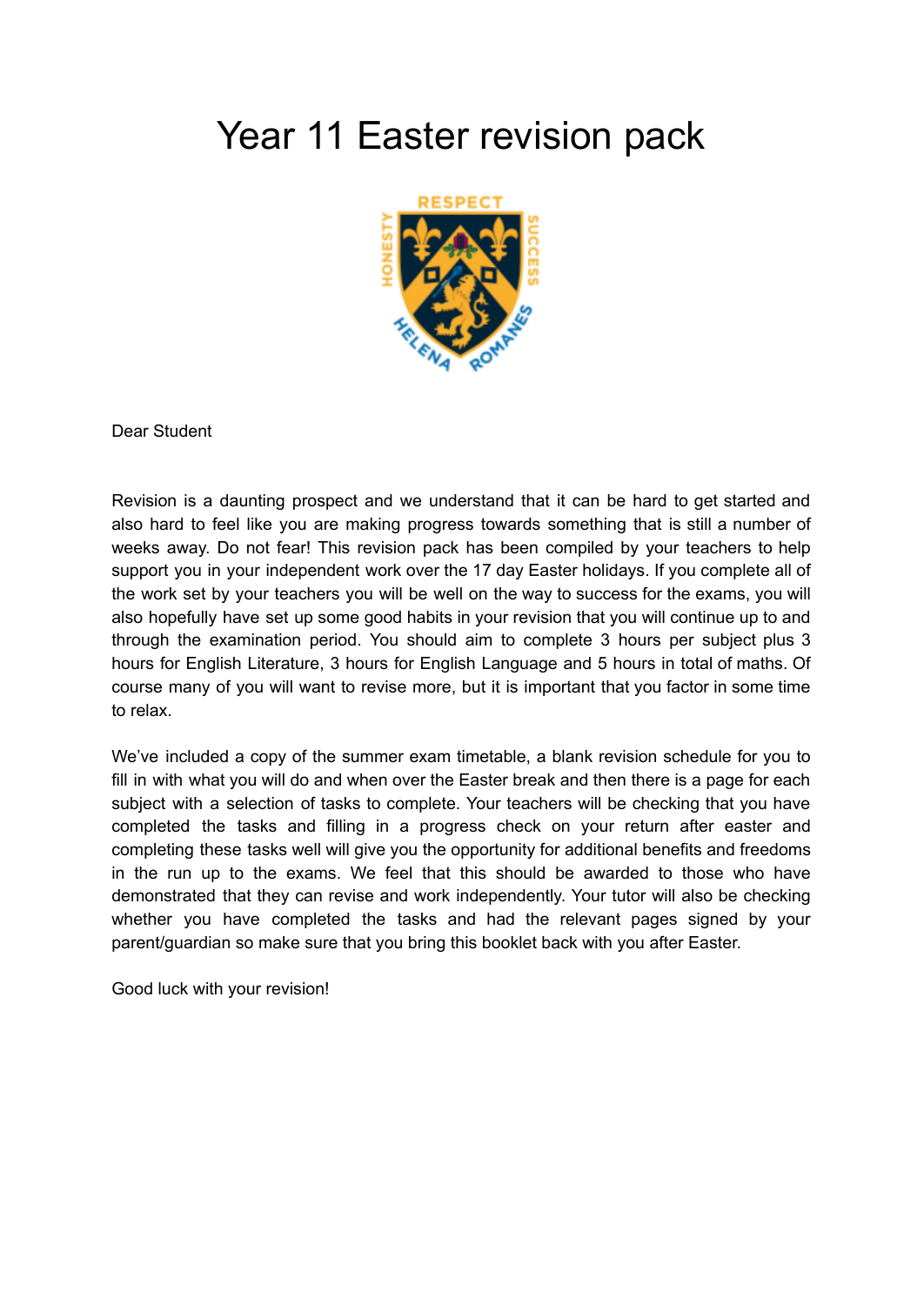## **Top 10 revision tips for your GCSE exams**

- 1. **Draw up a revision timetable.** Build in breaks and mix the order of the subjects. Make sure you cover all of your subjects (and the different sub-topics for each subject).
- 2. **Exercise:** it helps the brain get more oxygen, which increases productivity whilst reducing tiredness and stress.
- 3. **Don't get distracted:** find a quiet space and remove distractions. Don't spend your 'revision' time checking social media; try turning off your phone when you need to focus.
- 4. **Stick to your revision plan:** you'll feel better if you do what you've planned. If you miss a session, plan in another session to make up for it.
- 5. **Do active revision.** You won't get much out of just reading through your notes. Use the activities provided by your teachers to create resources and to apply your learning.
- 6. **Spice up your revision**. Use a bit of colour! Drawing colourful learning maps will help you to memorise facts. What is even more interesting is the fact that colourful notes are easier to memorise than plain black and white ones. Give it a go!
- 7. **Try different ways of memorising material:** try writing it out in different ways; use cue cards; create mindmaps and then try re-creating them from memory; stick posters and post-its round your room; use on-line testing programmes; use friends and family (see below).
- 8. **Use your family and friends.** Ask people around you to test you on the revision notes/cue cards you've created.
- 9. **Reward yourself.** It is not all about the work; you need good breaks too. People who manage to find the right balance between study and leisure are the ones who get the top marks. For instance, go to a cinema with friends after a productive day of revision or treat yourself to something sweet. Work hard, play not-quite-as-hard is the motto here.
- 10. **Think positively:** don't panic! Stick to your revision plan, do the activities your teachers have told you to do, follow the advice above and you'll be fine!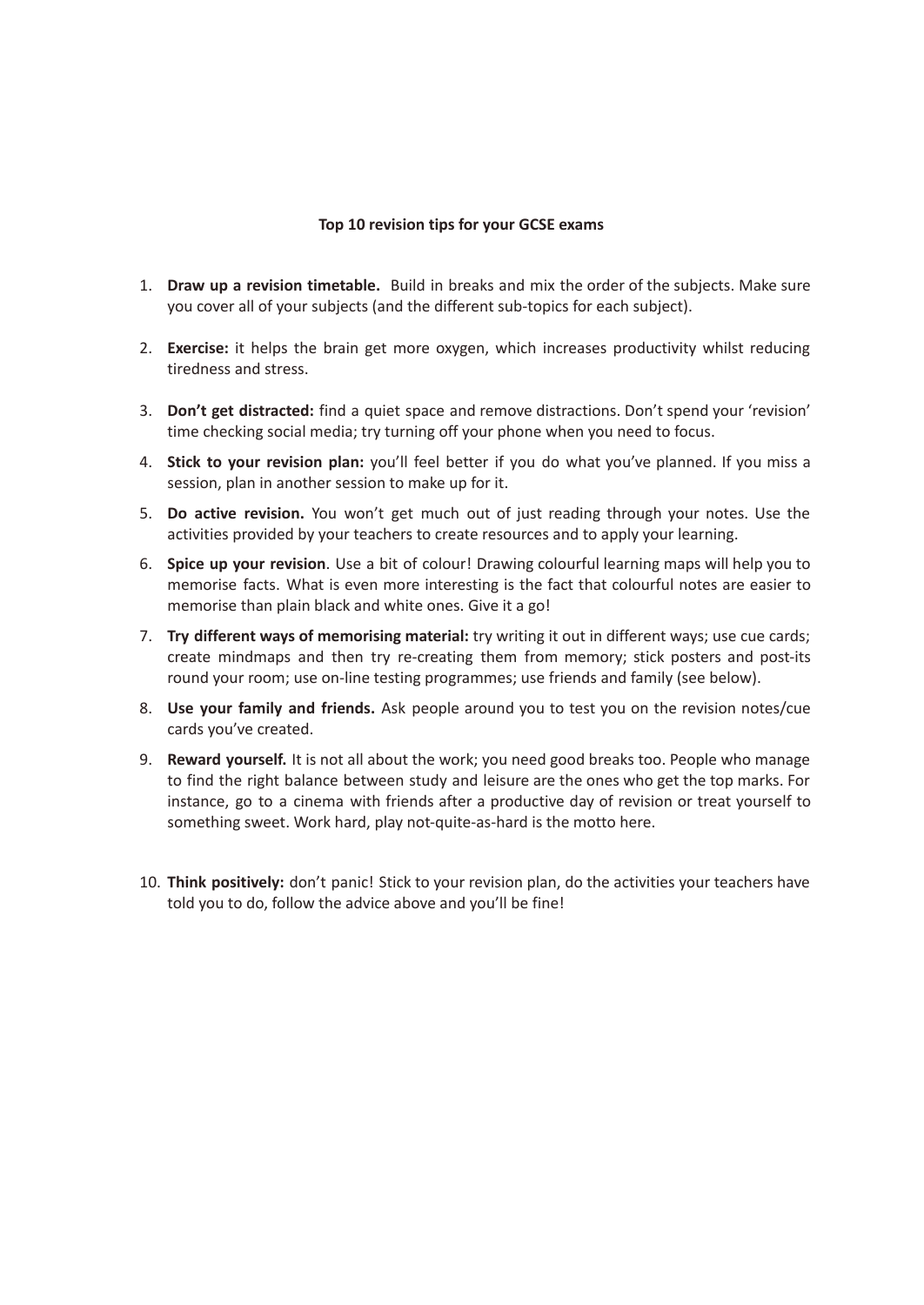## **Easter 2021-22 Revision plan**

You should spend 30 hours revising during this 17-day holiday (c.3 hours per subject). Decide which days are going to be for revision and what time of day is best for you then plan which subjects you will do in these slots. Use this guide to complete the tasks outlined by teachers (digital copy on website).

| Day             | Sat 2nd April   Sun 3rd | Mon 4th | Tues 5th | Weds 6th | Thurs 7th | Fri 8th | Sat 9th | Sun 10th |
|-----------------|-------------------------|---------|----------|----------|-----------|---------|---------|----------|
| AM1             |                         |         |          |          |           |         |         |          |
| AM <sub>2</sub> |                         |         |          |          |           |         |         |          |
| PM <sub>1</sub> |                         |         |          |          |           |         |         |          |
| PM <sub>2</sub> |                         |         |          |          |           |         |         |          |
| Eve 1           |                         |         |          |          |           |         |         |          |
| Eve 2           |                         |         |          |          |           |         |         |          |

| Day             | Mon 11th | Tues 12th | Weds 13th | Thurs 14th | Good Friday | Sat 16th | Easter Day | Easter<br>Monday | Return to<br><b>School Tues</b> |
|-----------------|----------|-----------|-----------|------------|-------------|----------|------------|------------------|---------------------------------|
| AM1             |          |           |           |            |             |          |            |                  | 19th April                      |
| AM <sub>2</sub> |          |           |           |            |             |          |            |                  | <b>Bring</b><br>evidence of     |
| PM <sub>1</sub> |          |           |           |            |             |          |            |                  | revision<br>work for            |
| PM <sub>2</sub> |          |           |           |            |             |          |            |                  | teachers and<br>form tutor      |
| Eve 1           |          |           |           |            |             |          |            |                  |                                 |
| Eve 2           |          |           |           |            |             |          |            |                  |                                 |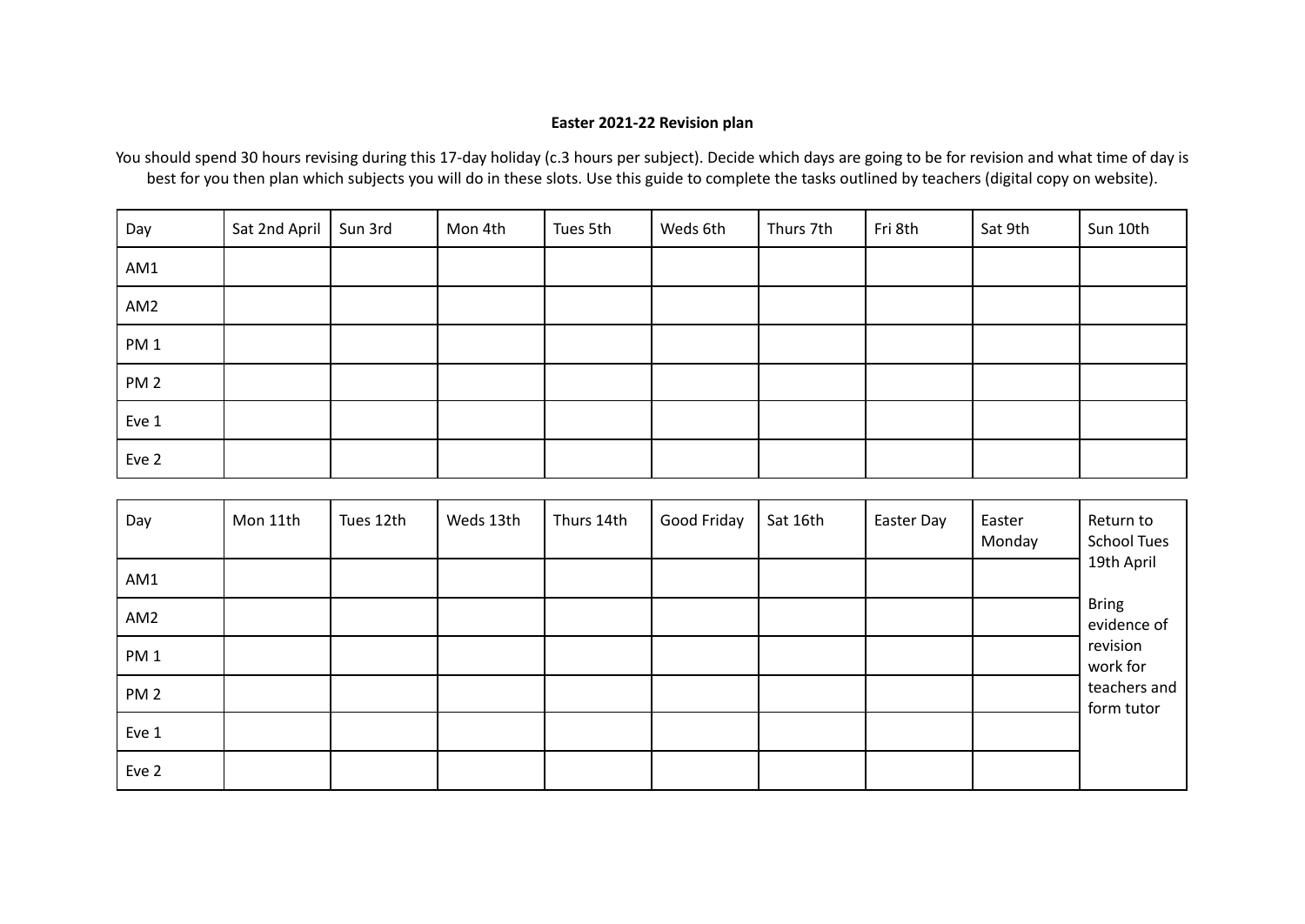GCSE exam timetable:

|                              | Mon<br>16th                | <b>Tues</b><br>17th | <b>Weds</b><br>18th        | Thurs<br>19th            | Fri<br>20th                 | 21/22<br>May | Mon<br>23rd              | <b>Tues</b><br>24th     | <b>Weds</b><br>25th              | <b>Thurs</b><br>26th                  | Fri<br>27 <sub>th</sub> | Half<br>term |
|------------------------------|----------------------------|---------------------|----------------------------|--------------------------|-----------------------------|--------------|--------------------------|-------------------------|----------------------------------|---------------------------------------|-------------------------|--------------|
| AM<br>exam<br>session        | <b>RE</b><br>Exam<br>Paper | Biology<br>Paper 1  | English<br>Lang<br>paper 1 | History-<br>Medicin<br>e | Maths<br>non-calc<br>ulator | Weekend      | Geog<br>Paper1           | French<br>Listeni<br>ng | English<br>Lit<br>Paper          | Spanish<br>Listenin<br>g &<br>Reading | Chemist<br>ry Paper     | Weekend      |
| <b>PM</b><br>exam<br>session | Comp<br>Sci<br>Paper 1     | <b>IT Exam</b>      |                            | Drama                    | <b>Busines</b><br>s Paper   |              | Citizen<br>ship<br>Paper | <b>PE</b><br>Paper      | Media<br><b>Studies</b><br>Paper | <b>RE</b><br>Exam<br>paper 2          | Comp<br>Sci<br>Paper 2  |              |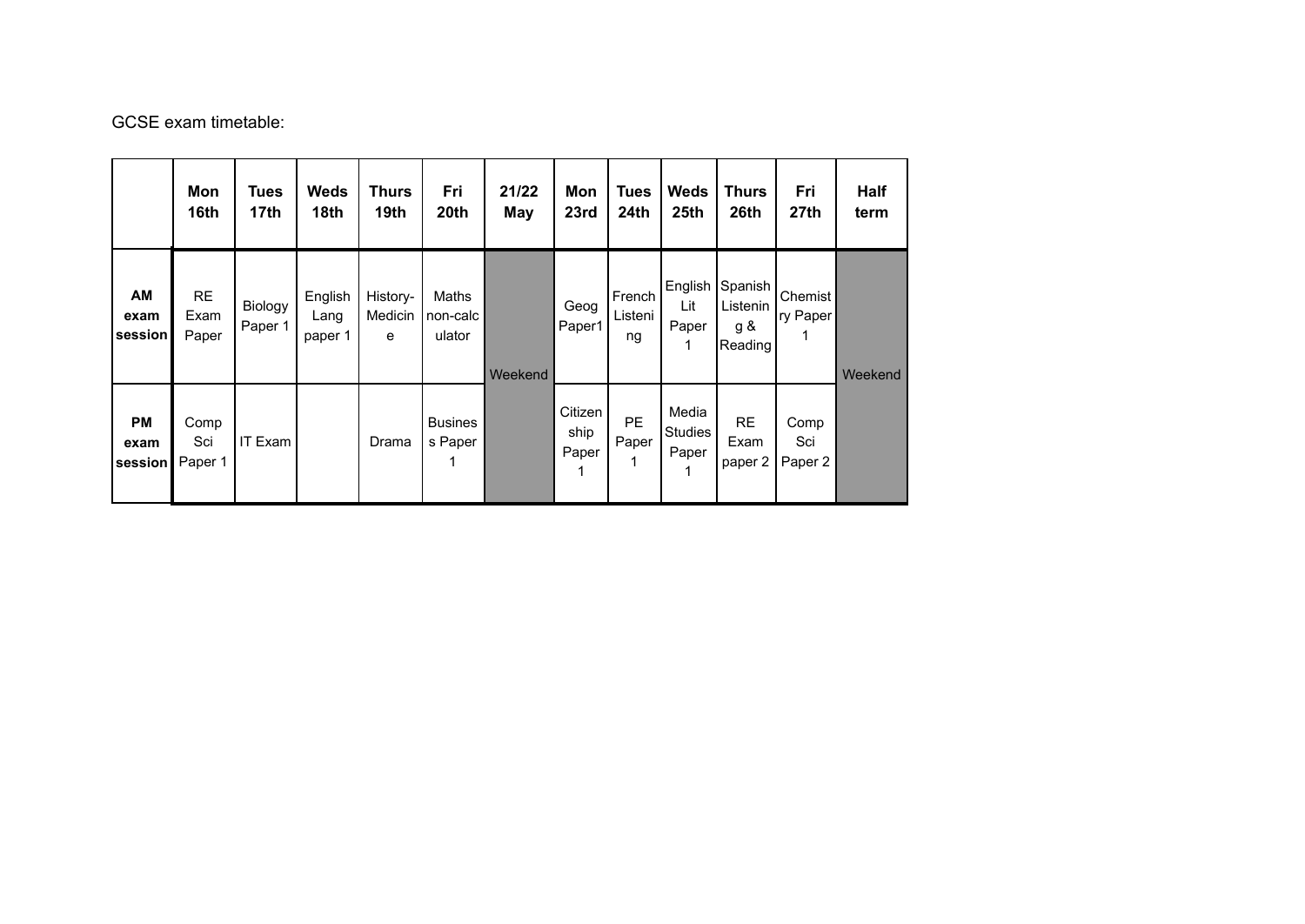| June                  | Mon<br>6th | Tue 7th                      | Weds<br>8th                            | Thurs<br>9th                                | Fri 10th   11/12th         |         | Mon<br>13 <sub>th</sub>                            | Tue<br>14 <sub>th</sub>    | <b>Weds</b><br>15th                | <b>Thurs</b><br>16 <sub>th</sub> | Fri 17th 18/19     |       | Mon<br> 20th                          | <b>Tues</b><br>21st                                  | Weds<br>22nd                                        | <b>Thurs</b><br>23rd |
|-----------------------|------------|------------------------------|----------------------------------------|---------------------------------------------|----------------------------|---------|----------------------------------------------------|----------------------------|------------------------------------|----------------------------------|--------------------|-------|---------------------------------------|------------------------------------------------------|-----------------------------------------------------|----------------------|
| AM<br>exam<br>session |            | Maths<br>Calculator<br>paper | English<br>Lit Paper<br>$\overline{2}$ | History-<br>Weimar<br>& Nazi<br>German<br>у | English<br>Lang<br>Paper 2 |         | Maths<br>Calcula<br>tor<br>Paper<br>$\overline{c}$ | Geog<br>Paper 3 Paper 2    | Biology                            |                                  | Spanish<br>writing | Weeke | Chemist<br>ry Paper<br>$\overline{2}$ | History-<br>Superpo <sup>1</sup><br>wer<br>relations | Music-<br>listening<br>$\pmb{\&}$<br>appraisi<br>ng | Physics<br>Paper 2   |
| PM<br>exam<br>session |            | Geog<br>Paper 2              |                                        | Physics<br>Paper 1                          |                            | Weekend | <b>Busine</b><br>SS<br>Paper<br>$\overline{2}$     | Citizens<br>hip<br>Paper 2 | Design<br>tech<br>written<br>paper | French<br>writing                |                    | nd    | Food<br>Prep &<br>Nutrition           | Dance<br>written<br>paper                            |                                                     |                      |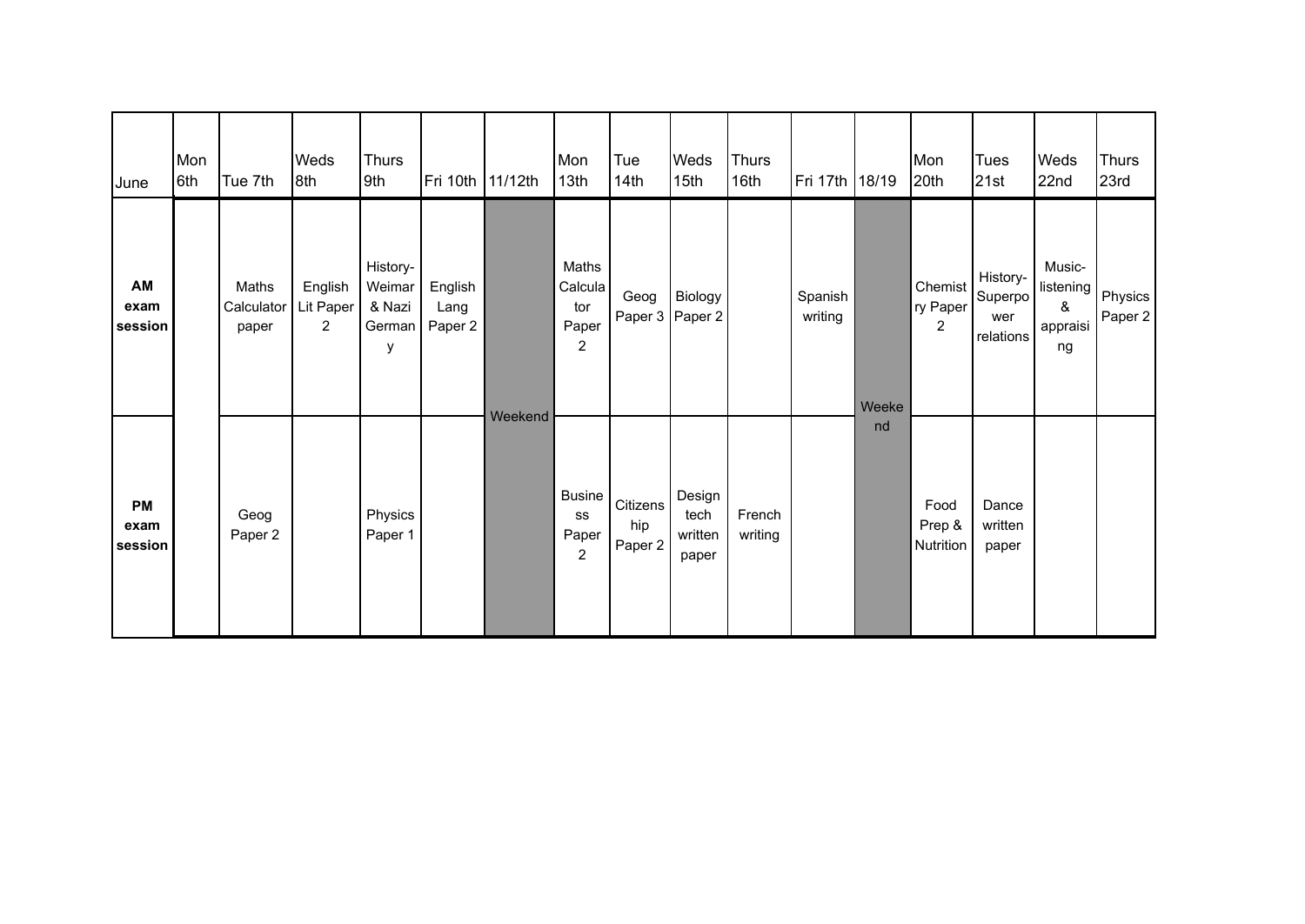| <b>Subject</b>                                                                                                                                                                                                                                                                                                                                                                                                                                                                                                            | Art                                                                                                      |                                    |  |  |
|---------------------------------------------------------------------------------------------------------------------------------------------------------------------------------------------------------------------------------------------------------------------------------------------------------------------------------------------------------------------------------------------------------------------------------------------------------------------------------------------------------------------------|----------------------------------------------------------------------------------------------------------|------------------------------------|--|--|
| <b>Class codes</b>                                                                                                                                                                                                                                                                                                                                                                                                                                                                                                        | 11B and 11C                                                                                              |                                    |  |  |
| <b>Tasks to complete</b>                                                                                                                                                                                                                                                                                                                                                                                                                                                                                                  |                                                                                                          | <b>Time to</b><br>complete<br>task |  |  |
| Finish any outstanding tasks e.g. self portrait, Grayson Perry double page,<br>1.<br>artist analysis, transcriptions, drawing from observation, evaluation of<br>mock up.                                                                                                                                                                                                                                                                                                                                                 | 1 hour                                                                                                   |                                    |  |  |
| Presentation - Make sure that all work is stuck down and well presented<br>1 hour<br>2.<br>with a title and put any loose sheets in the back of your book or throw<br>them away.<br>1 hour<br>Continue/start your collage for your final piece - remember you must use<br>3.<br>elements/artists that are already in your sketchbook. You can use an app<br>to create a collage or you can photocopy pages from your book and cut<br>them up and stick them down. The collage must fill an A3 page in your<br>sketchbook. |                                                                                                          |                                    |  |  |
| Additional<br>useful revision<br>websites                                                                                                                                                                                                                                                                                                                                                                                                                                                                                 | For inspiration-https://www.bbc.co.uk/bitesize/subjects/z6hs34j<br>Online free collage app - PicCollage. |                                    |  |  |
| Dates for your<br>exams                                                                                                                                                                                                                                                                                                                                                                                                                                                                                                   | Thursday 12th May and Friday 13th May - 10 hours in total to complete your<br>final piece.               |                                    |  |  |
| Please ask your parents/guardian to sign the form below to show that you have completed the<br>essential tasks mentioned above to support your revision. Your tutor AND class teacher will check<br>the work you have completed, so expect to bring it into class in the first week back after the Easter<br>holidays.                                                                                                                                                                                                    |                                                                                                          |                                    |  |  |
| Signature of<br>parent/guardian                                                                                                                                                                                                                                                                                                                                                                                                                                                                                           |                                                                                                          |                                    |  |  |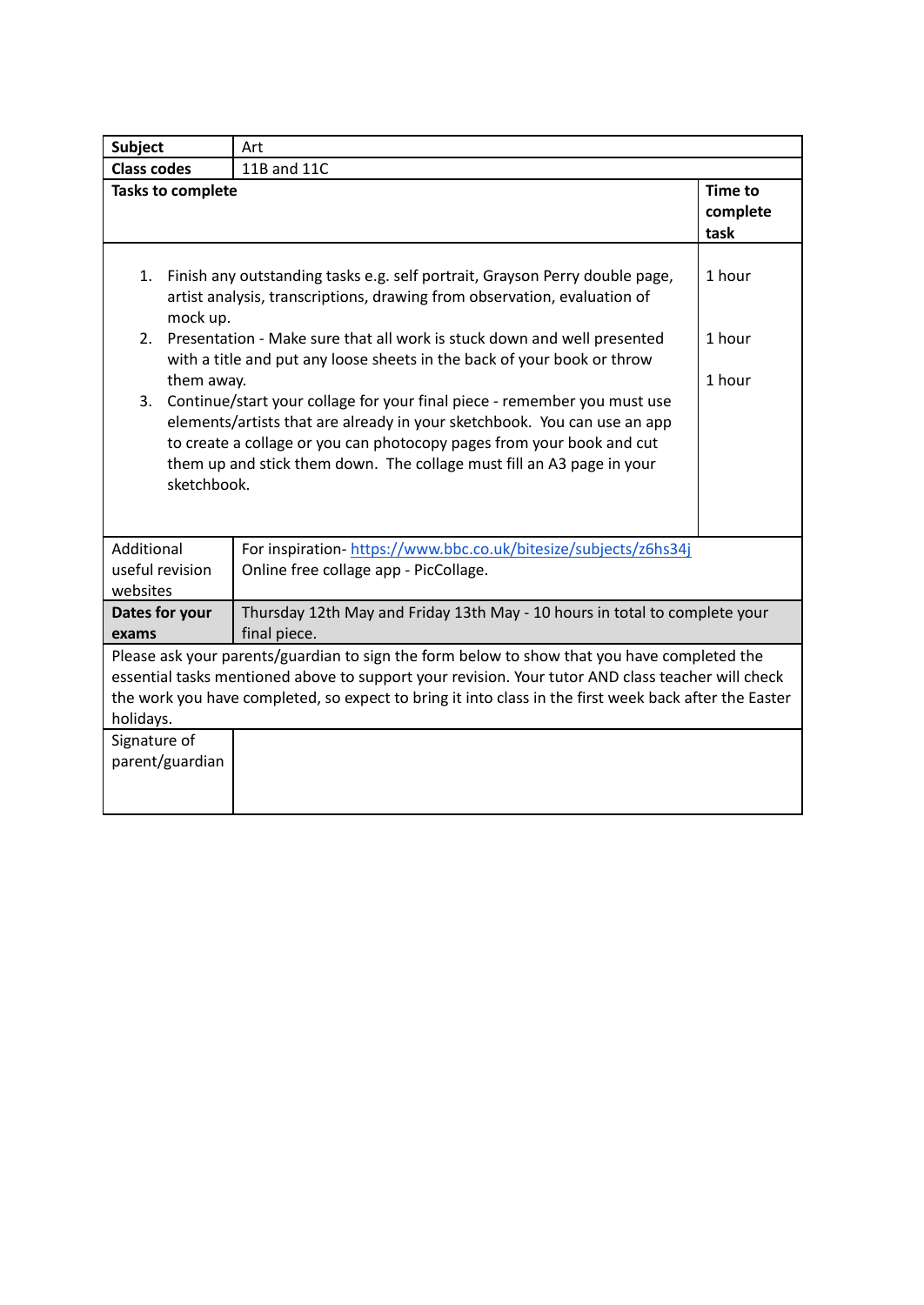| <b>Subject</b>                                                                                        | <b>Biology Separate Sciences</b>                                                            |                          |  |  |  |  |  |
|-------------------------------------------------------------------------------------------------------|---------------------------------------------------------------------------------------------|--------------------------|--|--|--|--|--|
| <b>Class codes</b>                                                                                    | 11A1, 11B1                                                                                  |                          |  |  |  |  |  |
| <b>Tasks to complete</b>                                                                              |                                                                                             | Time to complete<br>task |  |  |  |  |  |
| $\bullet$                                                                                             | Complete the paper                                                                          | 1 hour 45 mins           |  |  |  |  |  |
|                                                                                                       | Mark your answers using the mark scheme on the Google Classroom                             | 30 minutes               |  |  |  |  |  |
|                                                                                                       | Complete the review table on the instruction sheet                                          | 15 minutes               |  |  |  |  |  |
|                                                                                                       | Revise your weaker topics using the recommended resources and                               | 30 minutes               |  |  |  |  |  |
| either:                                                                                               |                                                                                             |                          |  |  |  |  |  |
| $\circ$                                                                                               | Create revision cards                                                                       |                          |  |  |  |  |  |
| $\circ$                                                                                               | Mind maps                                                                                   |                          |  |  |  |  |  |
|                                                                                                       | All exam questions, mark schemes and review sheets will be posted to the                    |                          |  |  |  |  |  |
| Google Classroom (code: khv25fk)                                                                      |                                                                                             |                          |  |  |  |  |  |
| Additional                                                                                            | BBC Bitesize - AQA Biology:                                                                 |                          |  |  |  |  |  |
| useful revision                                                                                       | https://www.bbc.co.uk/bitesize/subjects/z9ddmp3                                             |                          |  |  |  |  |  |
| websites                                                                                              | Oak National Biology lessons:                                                               |                          |  |  |  |  |  |
|                                                                                                       | https://classroom.thenational.academy/subjects-by-key-stage/key-stage-                      |                          |  |  |  |  |  |
|                                                                                                       | 4/subjects/biology                                                                          |                          |  |  |  |  |  |
|                                                                                                       | Kay Science: https://www.kayscience.com/                                                    |                          |  |  |  |  |  |
|                                                                                                       |                                                                                             |                          |  |  |  |  |  |
| Dates for your                                                                                        | Biology Paper 1 - Tuesday 17 <sup>th</sup> May 1 hour 45 minutes                            |                          |  |  |  |  |  |
| exams                                                                                                 | Biology Paper 2- Wednesday 15 <sup>th</sup> June 1 hour 45 minutes                          |                          |  |  |  |  |  |
|                                                                                                       | Please ask your parents/guardian to sign the form below to show that you have completed the |                          |  |  |  |  |  |
| essential tasks mentioned above to support your revision. Your tutor AND class teacher will check     |                                                                                             |                          |  |  |  |  |  |
| the work you have completed, so expect to bring it into class in the first week back after the Easter |                                                                                             |                          |  |  |  |  |  |
| holidays.                                                                                             |                                                                                             |                          |  |  |  |  |  |
|                                                                                                       |                                                                                             |                          |  |  |  |  |  |
|                                                                                                       |                                                                                             |                          |  |  |  |  |  |
|                                                                                                       |                                                                                             |                          |  |  |  |  |  |
| Signature of<br>parent/guardian                                                                       |                                                                                             |                          |  |  |  |  |  |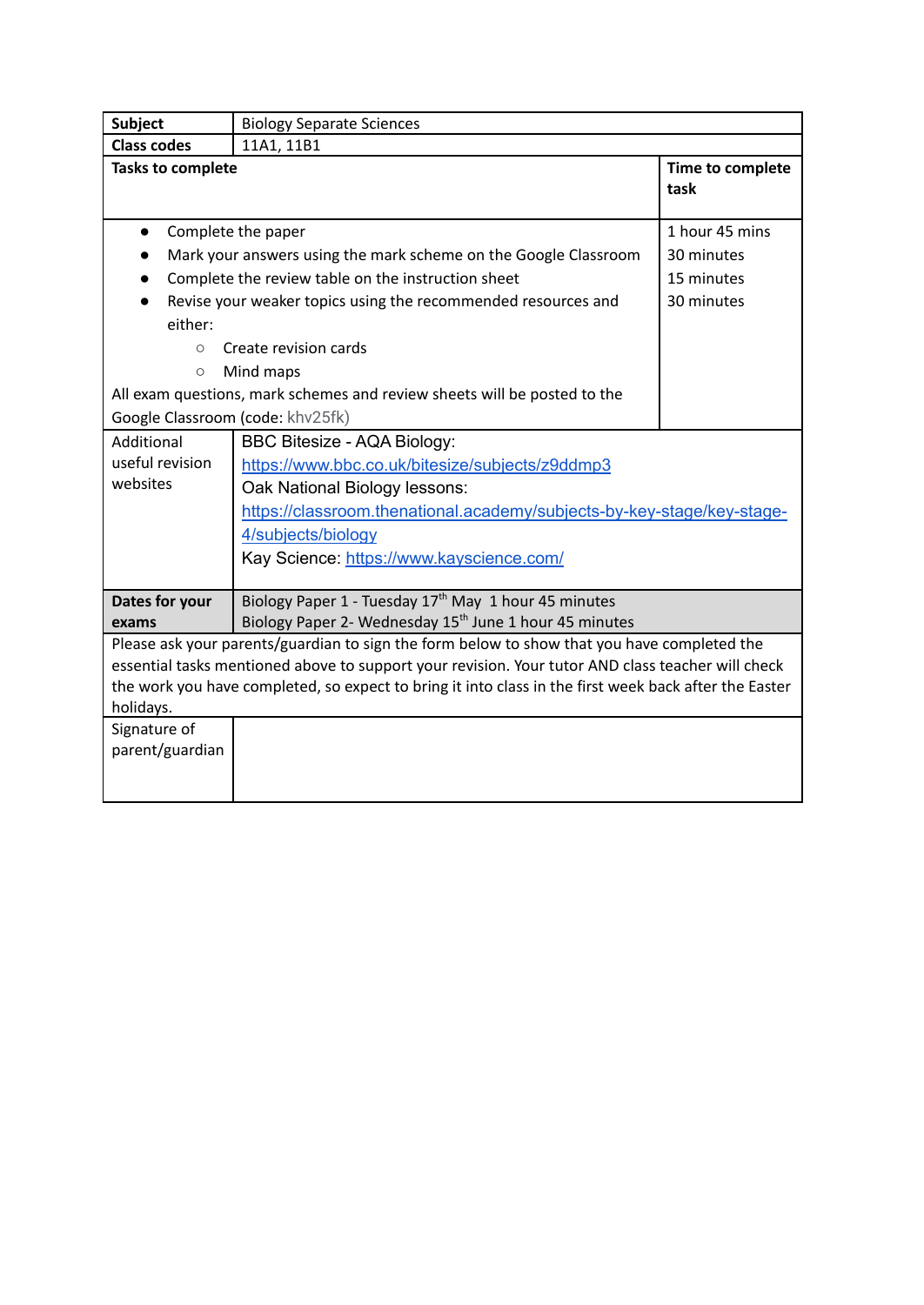| <b>Subject</b>                                                                                                                     | <b>Business Studies</b>                                                                               |                                    |  |  |  |
|------------------------------------------------------------------------------------------------------------------------------------|-------------------------------------------------------------------------------------------------------|------------------------------------|--|--|--|
| <b>Class codes</b>                                                                                                                 |                                                                                                       |                                    |  |  |  |
| <b>Tasks to complete</b>                                                                                                           |                                                                                                       | <b>Time to</b><br>complete<br>task |  |  |  |
| Complete notes on the exam content document on your google classroom, watch<br>the videos and make sure you have sufficient notes. |                                                                                                       |                                    |  |  |  |
|                                                                                                                                    | Complete exam questions in the practice paper given                                                   | 1 hour                             |  |  |  |
|                                                                                                                                    |                                                                                                       |                                    |  |  |  |
|                                                                                                                                    |                                                                                                       |                                    |  |  |  |
|                                                                                                                                    |                                                                                                       |                                    |  |  |  |
| Additional                                                                                                                         | Exam papers & mark schemes -                                                                          |                                    |  |  |  |
| useful revision                                                                                                                    | https://www.aqa.org.uk/subjects/business/gcse/business-8132/assessment-res                            |                                    |  |  |  |
| websites                                                                                                                           | ources                                                                                                |                                    |  |  |  |
|                                                                                                                                    |                                                                                                       |                                    |  |  |  |
|                                                                                                                                    | 2022 Exam Content - June 2022 Exam - Business Studies                                                 |                                    |  |  |  |
|                                                                                                                                    | Two teachers (knowledge videos) - https://www.youtube.com/c/twoteachers                               |                                    |  |  |  |
| Dates for your                                                                                                                     | Paper 1 - 20th May                                                                                    |                                    |  |  |  |
| exams                                                                                                                              | Paper 2 - 13th June                                                                                   |                                    |  |  |  |
|                                                                                                                                    | Please ask your parents/guardian to sign the form below to show that you have completed the           |                                    |  |  |  |
|                                                                                                                                    | essential tasks mentioned above to support your revision. Your tutor AND class teacher will check     |                                    |  |  |  |
|                                                                                                                                    | the work you have completed, so expect to bring it into class in the first week back after the Easter |                                    |  |  |  |
| holidays.                                                                                                                          |                                                                                                       |                                    |  |  |  |
| Signature of<br>parent/guardian                                                                                                    |                                                                                                       |                                    |  |  |  |
|                                                                                                                                    |                                                                                                       |                                    |  |  |  |
|                                                                                                                                    |                                                                                                       |                                    |  |  |  |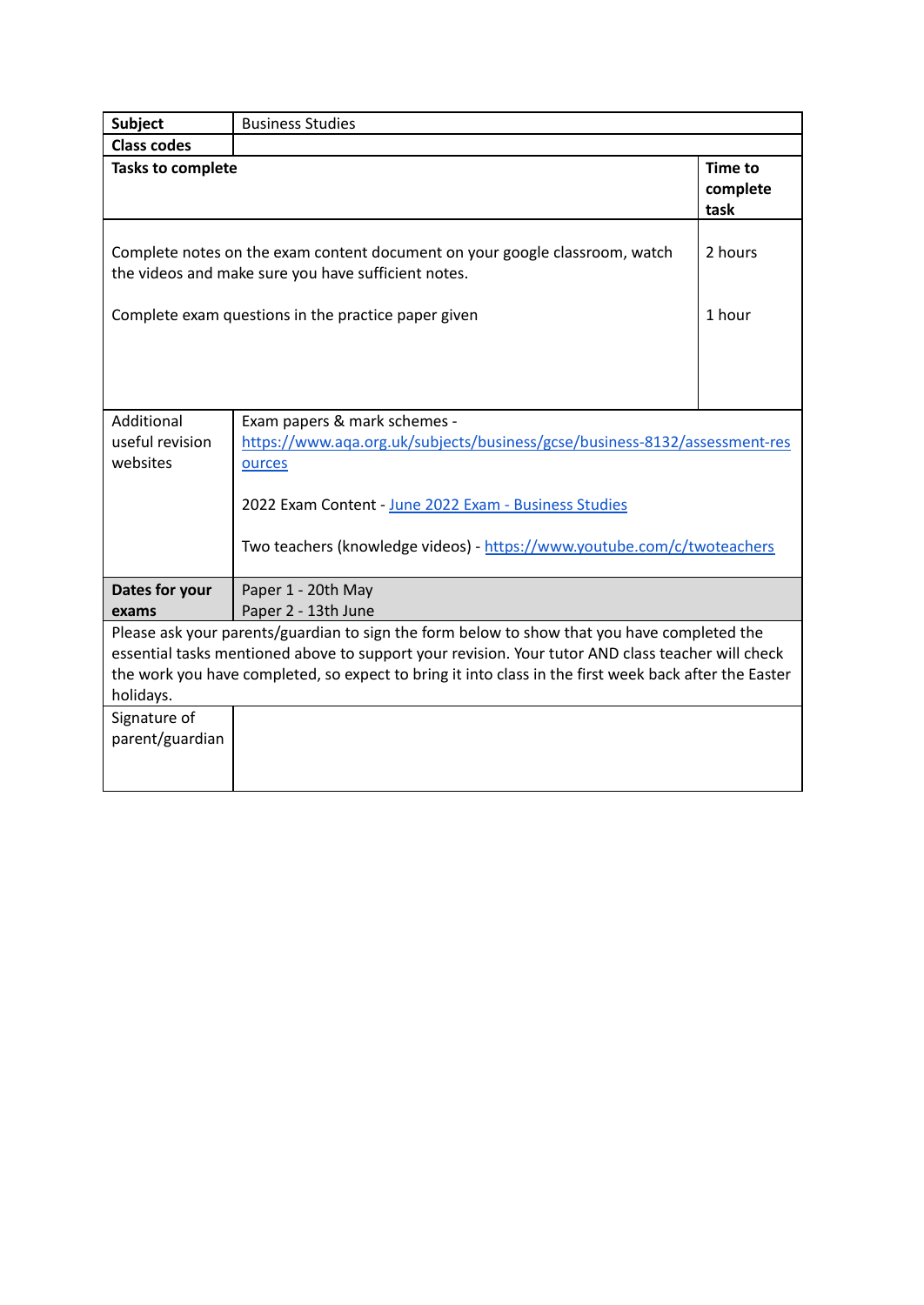| <b>Subject</b>                  | <b>Chemistry Separate Sciences</b>                                                                    |                                    |  |  |  |
|---------------------------------|-------------------------------------------------------------------------------------------------------|------------------------------------|--|--|--|
| <b>Class codes</b>              | 11A1, 11B1                                                                                            |                                    |  |  |  |
| <b>Tasks to complete</b>        |                                                                                                       | <b>Time to</b><br>complete<br>task |  |  |  |
| Complete the paper<br>$\bullet$ |                                                                                                       |                                    |  |  |  |
|                                 | Mark your answers using the mark scheme on the Google Classroom                                       | mins                               |  |  |  |
|                                 | Complete the review table on the instruction sheet                                                    | 30 minutes                         |  |  |  |
|                                 | Revise your weaker topics using the recommended resources and either:                                 | 15 minutes                         |  |  |  |
| $\circ$                         | Create revision cards                                                                                 | 30 minutes                         |  |  |  |
| $\circ$                         | Mind maps                                                                                             |                                    |  |  |  |
|                                 | All exam questions, mark schemes and review sheets will be posted to the Google                       |                                    |  |  |  |
| Classroom (code: szsinl6)       |                                                                                                       |                                    |  |  |  |
| Additional                      | BBC Bitesize - AQA Chemistry:                                                                         |                                    |  |  |  |
| useful revision                 | https://www.bbc.co.uk/bitesize/subjects/zs6hvcw                                                       |                                    |  |  |  |
| websites                        | Oak National Chemistry lessons:                                                                       |                                    |  |  |  |
|                                 | https://classroom.thenational.academy/subjects-by-key-stage/key-stage-                                |                                    |  |  |  |
|                                 | 4/subjects/chemistry                                                                                  |                                    |  |  |  |
|                                 | Kay Science: https://www.kayscience.com/                                                              |                                    |  |  |  |
| Dates for your                  | Chemistry Paper 1 - Friday 27 <sup>th</sup> May 1 hour 45 minutes                                     |                                    |  |  |  |
| exams                           | Chemistry Paper 2- Monday 20 <sup>th</sup> June 1 hour 45 minutes                                     |                                    |  |  |  |
|                                 | Please ask your parents/guardian to sign the form below to show that you have completed the           |                                    |  |  |  |
|                                 | essential tasks mentioned above to support your revision. Your tutor AND class teacher will check     |                                    |  |  |  |
|                                 | the work you have completed, so expect to bring it into class in the first week back after the Easter |                                    |  |  |  |
| holidays.                       |                                                                                                       |                                    |  |  |  |
| Signature of                    |                                                                                                       |                                    |  |  |  |
| parent/guardian                 |                                                                                                       |                                    |  |  |  |
|                                 |                                                                                                       |                                    |  |  |  |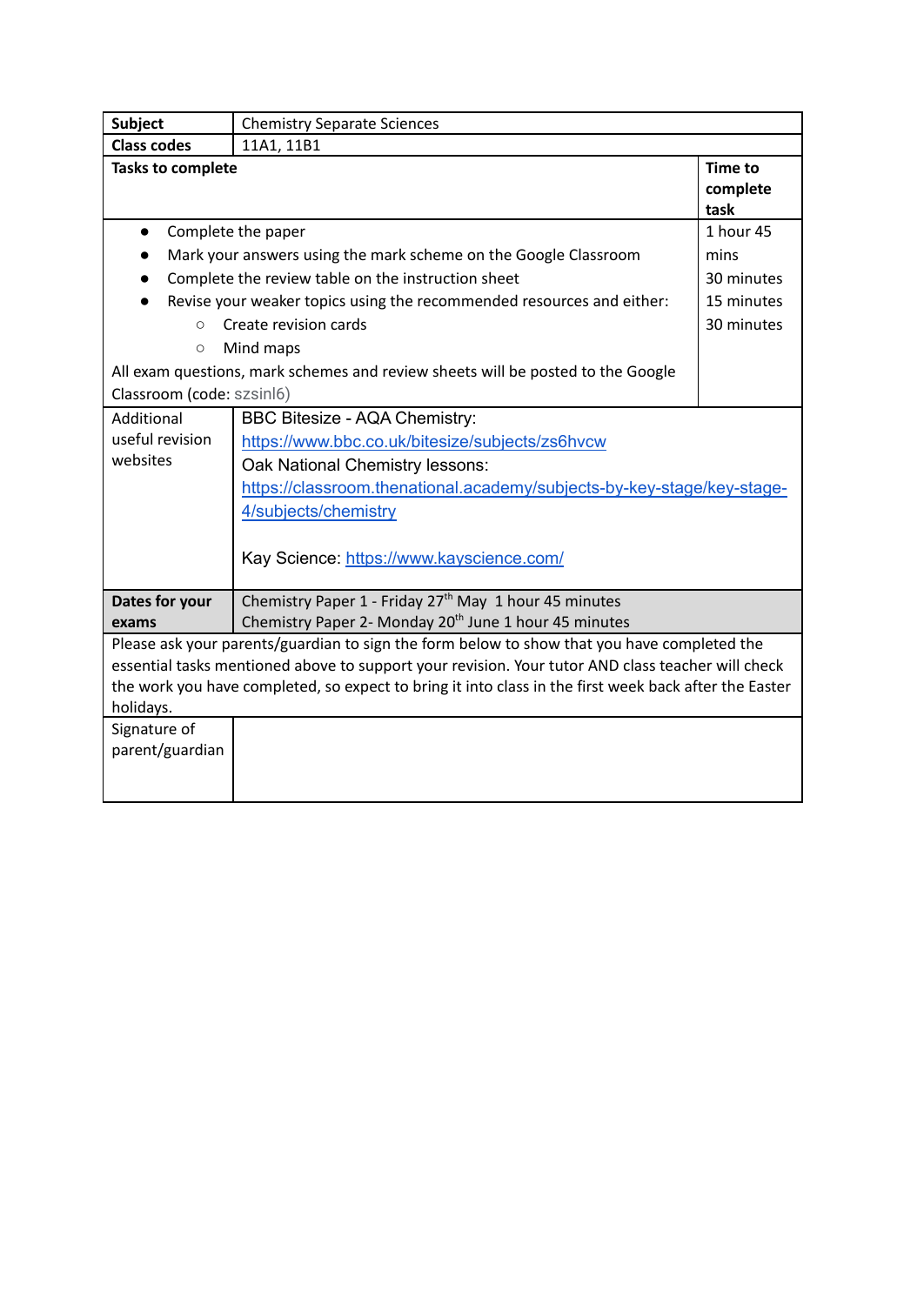| <b>Subject</b>                                                                                        | <b>Physics Separate Sciences</b>                                                                  |                          |  |  |  |  |
|-------------------------------------------------------------------------------------------------------|---------------------------------------------------------------------------------------------------|--------------------------|--|--|--|--|
| <b>Class codes</b>                                                                                    | 11A1, 11B1                                                                                        |                          |  |  |  |  |
| <b>Tasks to complete</b>                                                                              |                                                                                                   | Time to complete<br>task |  |  |  |  |
| $\bullet$                                                                                             | Complete the paper                                                                                | 1 hour 45 mins           |  |  |  |  |
|                                                                                                       | Mark your answers using the mark scheme on the Google Classroom                                   | 30 minutes               |  |  |  |  |
|                                                                                                       | Complete the review table on the instruction sheet                                                | 15 minutes               |  |  |  |  |
|                                                                                                       | Revise your weaker topics using the recommended resources and                                     | 30 minutes               |  |  |  |  |
| either:                                                                                               |                                                                                                   |                          |  |  |  |  |
| $\circ$                                                                                               | Create revision cards                                                                             |                          |  |  |  |  |
| $\circlearrowright$                                                                                   | Mind maps                                                                                         |                          |  |  |  |  |
|                                                                                                       | All exam questions, mark schemes and review sheets will be posted to the                          |                          |  |  |  |  |
|                                                                                                       | Google Classroom (code: wgfelw6)                                                                  |                          |  |  |  |  |
| Additional                                                                                            | <b>BBC Bitesize - AQA Physics:</b>                                                                |                          |  |  |  |  |
| useful revision                                                                                       | https://www.bbc.co.uk/bitesize/subjects/zpm6fg8                                                   |                          |  |  |  |  |
| websites                                                                                              | Oak National Physics lessons:                                                                     |                          |  |  |  |  |
|                                                                                                       | https://classroom.thenational.academy/subjects-by-key-stage/key-stage-                            |                          |  |  |  |  |
|                                                                                                       | 4/subjects/physics                                                                                |                          |  |  |  |  |
|                                                                                                       | Kay Science: https://www.kayscience.com/                                                          |                          |  |  |  |  |
|                                                                                                       |                                                                                                   |                          |  |  |  |  |
| Dates for your                                                                                        | Physics Paper 1 - Thursday 9 <sup>th</sup> June 1 hour 45 minutes                                 |                          |  |  |  |  |
| exams                                                                                                 | Physics Paper 2- Thursday 23 <sup>th</sup> June 1 hour 45 minutes                                 |                          |  |  |  |  |
|                                                                                                       | Please ask your parents/guardian to sign the form below to show that you have completed the       |                          |  |  |  |  |
|                                                                                                       | essential tasks mentioned above to support your revision. Your tutor AND class teacher will check |                          |  |  |  |  |
| the work you have completed, so expect to bring it into class in the first week back after the Easter |                                                                                                   |                          |  |  |  |  |
| holidays.                                                                                             |                                                                                                   |                          |  |  |  |  |
| Signature of                                                                                          |                                                                                                   |                          |  |  |  |  |
| parent/guardian                                                                                       |                                                                                                   |                          |  |  |  |  |
|                                                                                                       |                                                                                                   |                          |  |  |  |  |
|                                                                                                       |                                                                                                   |                          |  |  |  |  |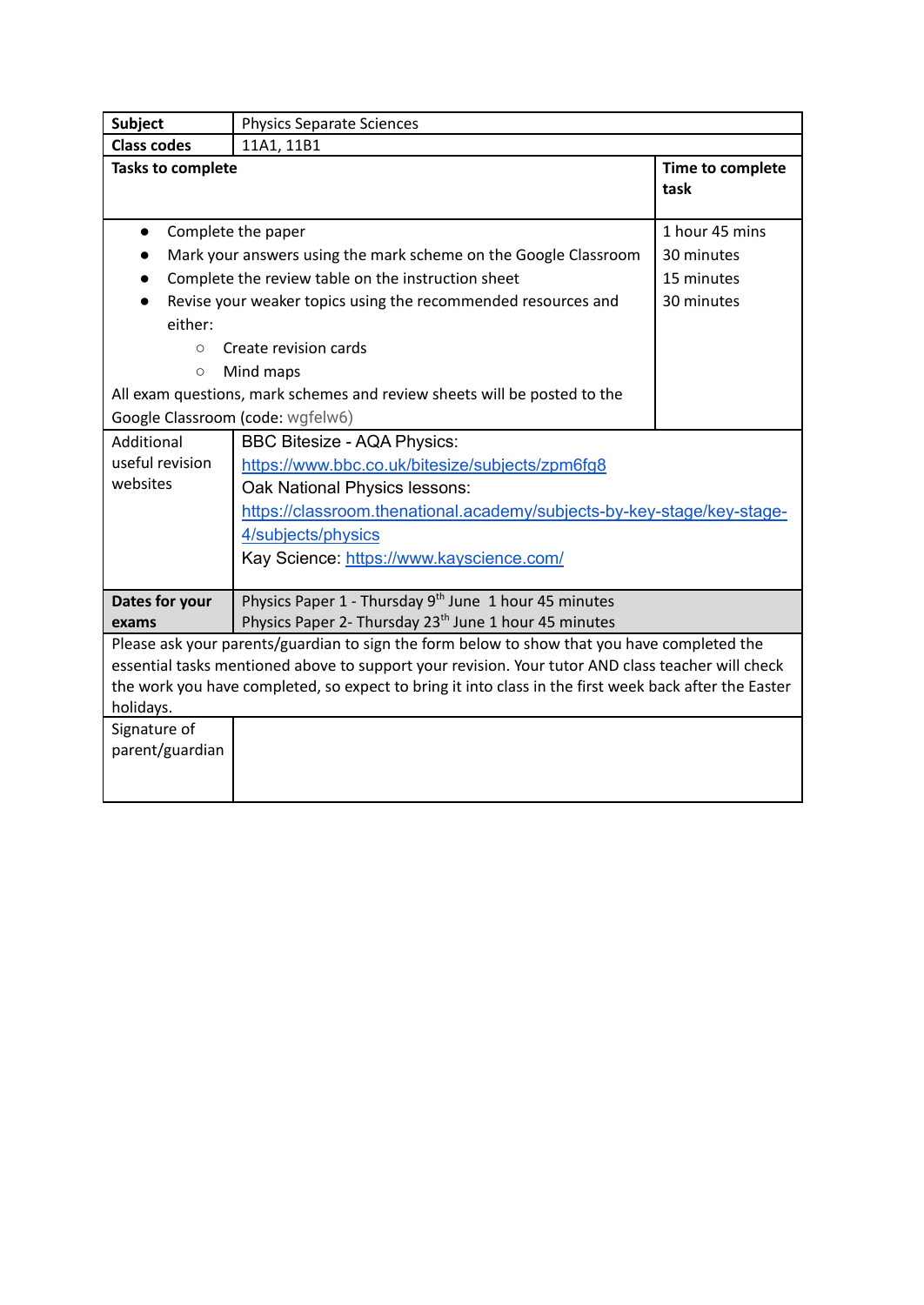| <b>Subject</b>                   | <b>Combined Science</b>                                                                                                                                                                          |                  |
|----------------------------------|--------------------------------------------------------------------------------------------------------------------------------------------------------------------------------------------------|------------------|
| <b>Class codes</b>               | Higher: 11A2, 11B2                                                                                                                                                                               |                  |
|                                  | Foundation: 11A3, 11A4, 11B3, 11B4                                                                                                                                                               |                  |
| <b>Tasks to complete</b>         |                                                                                                                                                                                                  | Time to complete |
|                                  | task                                                                                                                                                                                             |                  |
| For each science:                |                                                                                                                                                                                                  |                  |
| $\bullet$                        | Complete the paper                                                                                                                                                                               | 1 hour 15 mins   |
|                                  | Mark your answers using the mark scheme on the Google Classroom                                                                                                                                  | 30 minutes       |
|                                  | Complete the review table on the instruction sheet                                                                                                                                               | 15 minutes       |
|                                  | Revise your weaker topics using the recommended resources and                                                                                                                                    | 1 hour           |
| either:                          |                                                                                                                                                                                                  |                  |
| $\circ$                          | Create revision cards                                                                                                                                                                            |                  |
| $\circ$                          | Mind maps                                                                                                                                                                                        |                  |
|                                  | All exam questions, mark schemes and review sheets will be posted to the                                                                                                                         |                  |
| Google Classroom (code: y32gs7t) |                                                                                                                                                                                                  |                  |
| Additional                       | <b>BBC Bitesize - AQA Combined Science:</b>                                                                                                                                                      |                  |
| useful revision                  | https://www.bbc.co.uk/bitesize/examspecs/z8r997h                                                                                                                                                 |                  |
| websites                         | Oak National Biology lessons:                                                                                                                                                                    |                  |
|                                  | https://classroom.thenational.academy/subjects-by-key-stage/key-stage-                                                                                                                           |                  |
|                                  | 4/subjects/biology                                                                                                                                                                               |                  |
|                                  | Oak National Chemistry lessons:                                                                                                                                                                  |                  |
|                                  | https://classroom.thenational.academy/subjects-by-key-stage/key-stage-                                                                                                                           |                  |
|                                  | 4/subjects/chemistry                                                                                                                                                                             |                  |
|                                  | Oak National Physics lessons:                                                                                                                                                                    |                  |
|                                  | https://classroom.thenational.academy/subjects-by-key-stage/key-stage-                                                                                                                           |                  |
|                                  | 4/subjects/physics                                                                                                                                                                               |                  |
|                                  | Kay Science: https://www.kayscience.com/                                                                                                                                                         |                  |
|                                  |                                                                                                                                                                                                  |                  |
| Dates for your                   | Biology Paper 1 - Tuesday 17 <sup>th</sup> May 1 hour 15 minutes                                                                                                                                 |                  |
| exams                            | Biology Paper 2- Wednesday 15 <sup>th</sup> June 1 hour 15 minutes                                                                                                                               |                  |
|                                  | Chemistry Paper 1 - Friday 27 <sup>th</sup> May 1 hour 15 minutes                                                                                                                                |                  |
|                                  | Chemistry Paper 2- Monday 20 <sup>th</sup> June 1 hour 15 minutes                                                                                                                                |                  |
|                                  | Physics Paper 1 - Thursday 9 <sup>th</sup> June 1 hour 15 minutes                                                                                                                                |                  |
|                                  | Physics Paper 2- Thursday 23 <sup>th</sup> June 1 hour 15 minutes                                                                                                                                |                  |
|                                  | Please ask your parents/guardian to sign the form below to show that you have completed the<br>essential tasks mentioned above to support your revision. Your tutor AND class teacher will check |                  |
|                                  | the work you have completed, so expect to bring it into class in the first week back after the Easter                                                                                            |                  |
| holidays.                        |                                                                                                                                                                                                  |                  |
| Signature of                     |                                                                                                                                                                                                  |                  |
| parent/guardian                  |                                                                                                                                                                                                  |                  |
|                                  |                                                                                                                                                                                                  |                  |
|                                  |                                                                                                                                                                                                  |                  |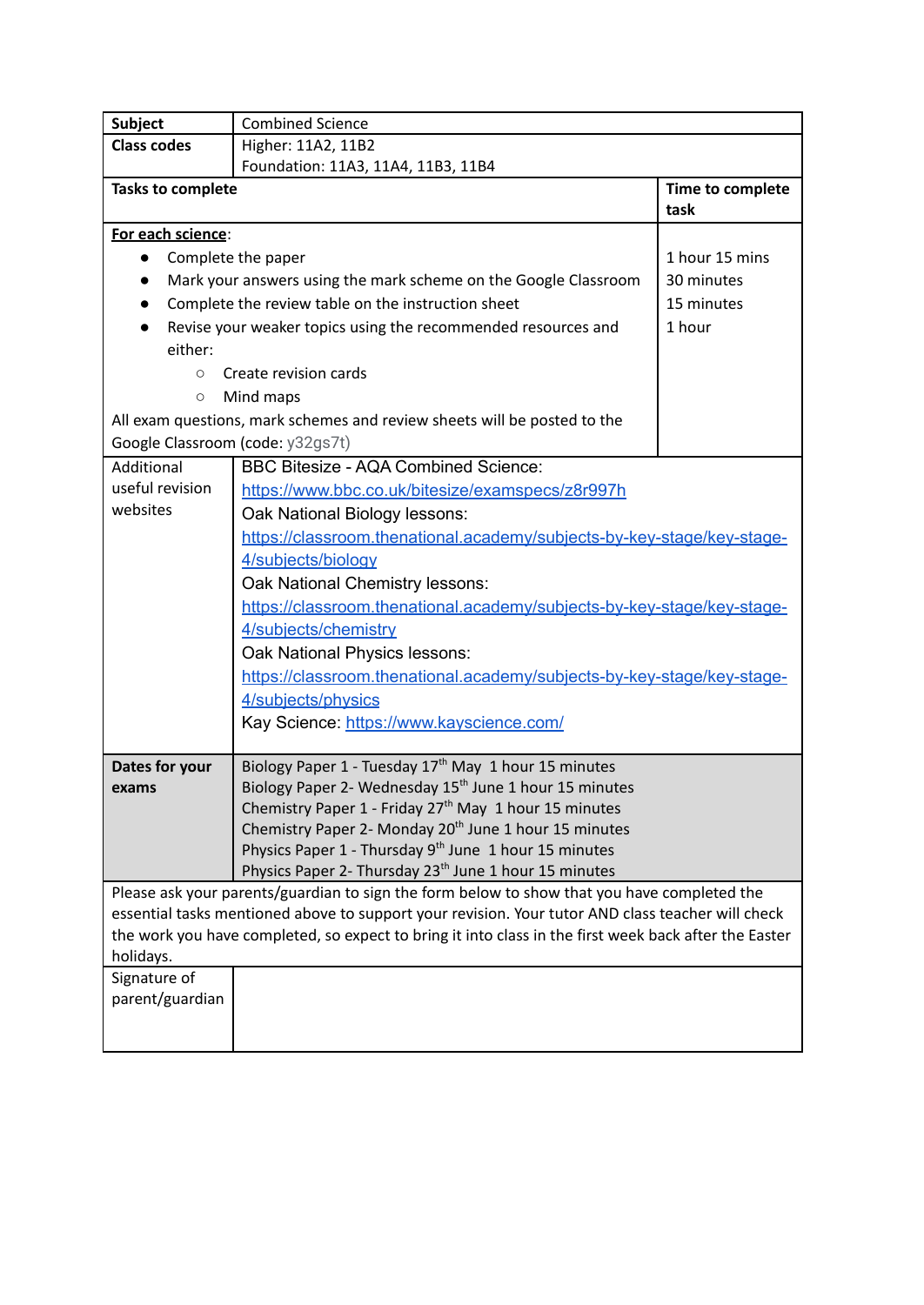| <b>Subject</b>                                                                                                                                                                                                                                                                                                         | <b>Computer Science</b>                                                                                     |         |  |  |  |
|------------------------------------------------------------------------------------------------------------------------------------------------------------------------------------------------------------------------------------------------------------------------------------------------------------------------|-------------------------------------------------------------------------------------------------------------|---------|--|--|--|
| <b>Class codes</b>                                                                                                                                                                                                                                                                                                     |                                                                                                             |         |  |  |  |
| <b>Tasks to complete</b>                                                                                                                                                                                                                                                                                               |                                                                                                             |         |  |  |  |
|                                                                                                                                                                                                                                                                                                                        | Create mindmap for each of the Paper 2 topics covered:                                                      | 2 hours |  |  |  |
|                                                                                                                                                                                                                                                                                                                        | <b>Computer Systems</b>                                                                                     |         |  |  |  |
|                                                                                                                                                                                                                                                                                                                        | Data Representation                                                                                         |         |  |  |  |
|                                                                                                                                                                                                                                                                                                                        | <b>Computer Networks</b>                                                                                    |         |  |  |  |
|                                                                                                                                                                                                                                                                                                                        | <b>Cyber Security</b>                                                                                       |         |  |  |  |
| topics covered.                                                                                                                                                                                                                                                                                                        | Create flashcards with key vocabulary for each of of the above Paper 2                                      | 2 hours |  |  |  |
| Additional                                                                                                                                                                                                                                                                                                             | https://www.youtube.com/c/craigndave/playlists?view=50&sort=dd&shelf_id=                                    |         |  |  |  |
| useful revision<br>websites                                                                                                                                                                                                                                                                                            | $\overline{2}$                                                                                              |         |  |  |  |
|                                                                                                                                                                                                                                                                                                                        | https://www.aqa.org.uk/subjects/computer-science-and-it/gcse/computer-scie<br>nce-8520/assessment-resources |         |  |  |  |
|                                                                                                                                                                                                                                                                                                                        |                                                                                                             |         |  |  |  |
| Dates for your                                                                                                                                                                                                                                                                                                         | 16 May 2022 PM - Paper 1 2hrs                                                                               |         |  |  |  |
| exams                                                                                                                                                                                                                                                                                                                  | 27 May 2022 PM - Paper 2 1hr 45mins                                                                         |         |  |  |  |
| Please ask your parents/guardian to sign the form below to show that you have completed the<br>essential tasks mentioned above to support your revision. Your tutor AND class teacher will check<br>the work you have completed, so expect to bring it into class in the first week back after the Easter<br>holidays. |                                                                                                             |         |  |  |  |
| Signature of                                                                                                                                                                                                                                                                                                           |                                                                                                             |         |  |  |  |
| parent/guardian                                                                                                                                                                                                                                                                                                        |                                                                                                             |         |  |  |  |
|                                                                                                                                                                                                                                                                                                                        |                                                                                                             |         |  |  |  |
|                                                                                                                                                                                                                                                                                                                        |                                                                                                             |         |  |  |  |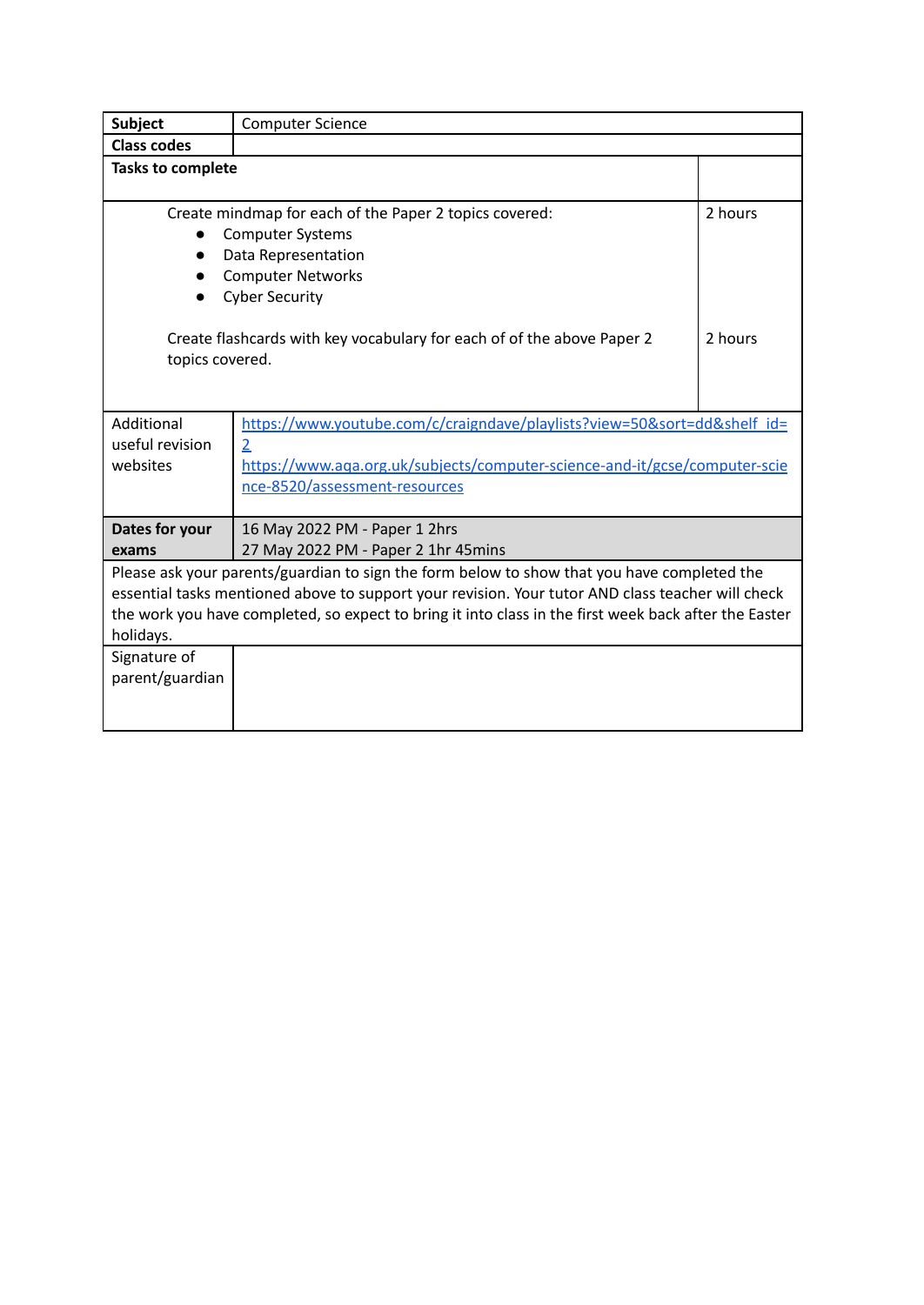| <b>Subject</b>                            | Dance                                                                                                                                                                                                                                                                                                     |                            |
|-------------------------------------------|-----------------------------------------------------------------------------------------------------------------------------------------------------------------------------------------------------------------------------------------------------------------------------------------------------------|----------------------------|
| <b>Class codes</b>                        |                                                                                                                                                                                                                                                                                                           |                            |
| <b>Tasks to complete</b>                  |                                                                                                                                                                                                                                                                                                           | <b>Time to</b><br>complete |
| 1.<br>used.                               | Refresh the dance works by watching the youtube clips and take<br>notes (what do you see/hear?) using the following headings:<br>Costume, set design, lighting, aural setting, ASDR, choreographic devices                                                                                                | 2hrs                       |
| 2.                                        | Google classroom worksheet on creating a 'hypothetical<br>choreographic dance piece'                                                                                                                                                                                                                      | 30 minutes                 |
| 3.                                        | Google classroom worksheet on evaluating your own practical<br>dance pieces                                                                                                                                                                                                                               | 30 minutes                 |
| Additional<br>useful revision<br>websites | https://classroom.google.com/c/NzM3MTczMTE3Njha/p/MzYxMTEzNjlyNTAy/d<br>etails                                                                                                                                                                                                                            |                            |
|                                           | A Linha Curva: https://www.youtube.com/watch?v=2W8VX9a5daE                                                                                                                                                                                                                                                |                            |
|                                           | Infra:<br>https://www.youtube.com/playlist?list=PLHIFpqJMvDG1BxAm-s7lHgtJ2S-AEFPK<br>Z                                                                                                                                                                                                                    |                            |
|                                           | EofE:<br>https://www.youtube.com/watch?v=Gr81kDSIvoE&list=PLTOA0zUTw7ts44jJ6jo<br>Bwla5N0902Ll6M&index=1<br>Artificial Things: https://www.youtube.com/watch?v=bP9ynfw-Ytl                                                                                                                                |                            |
| Dates for your                            | Tues 24th May                                                                                                                                                                                                                                                                                             |                            |
| exams                                     |                                                                                                                                                                                                                                                                                                           |                            |
| holidays.                                 | Please ask your parents/guardian to sign the form below to show that you have completed the<br>essential tasks mentioned above to support your revision. Your tutor AND class teacher will check<br>the work you have completed, so expect to bring it into class in the first week back after the Easter |                            |
| Signature of<br>parent/guardian           |                                                                                                                                                                                                                                                                                                           |                            |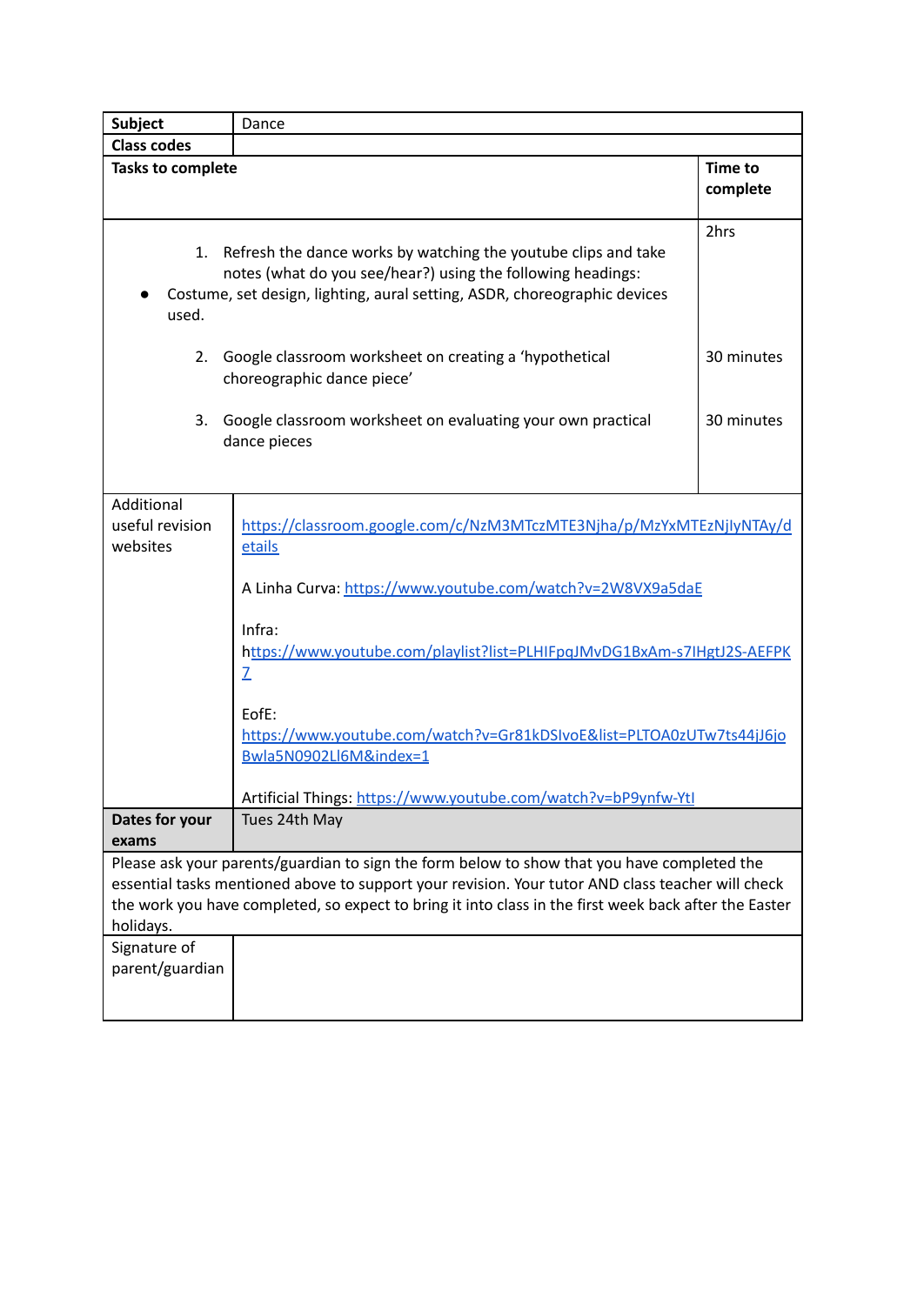| Drama                                                                                                 |                                      |  |  |  |
|-------------------------------------------------------------------------------------------------------|--------------------------------------|--|--|--|
| <b>Class codes</b>                                                                                    |                                      |  |  |  |
| Task a) Complete revision cards for                                                                   |                                      |  |  |  |
| <b>Inspector Calls</b>                                                                                |                                      |  |  |  |
| Girls Like That                                                                                       |                                      |  |  |  |
|                                                                                                       |                                      |  |  |  |
| Stanislavski                                                                                          |                                      |  |  |  |
|                                                                                                       |                                      |  |  |  |
|                                                                                                       |                                      |  |  |  |
| Task b) Complete the doc in the google classroom called Revision.                                     |                                      |  |  |  |
|                                                                                                       |                                      |  |  |  |
| Task c) Read the Inspector Calls handout provided by CP                                               |                                      |  |  |  |
| https://www.sparknotes.com/drama/an-inspector-calls/                                                  |                                      |  |  |  |
| http://www.synergytheatreproject.co.uk/wp-content/uploads/2014/07/GIRLS-L                             |                                      |  |  |  |
|                                                                                                       |                                      |  |  |  |
| https://www.bbc.co.uk/bitesize/examspecs/zkvm2sg                                                      |                                      |  |  |  |
| Comp $3 = 19$ th May                                                                                  |                                      |  |  |  |
|                                                                                                       |                                      |  |  |  |
| Please ask your parents/guardian to sign the form below to show that you have completed the           |                                      |  |  |  |
| essential tasks mentioned above to support your revision. Your tutor AND class teacher will check     |                                      |  |  |  |
| the work you have completed, so expect to bring it into class in the first week back after the Easter |                                      |  |  |  |
|                                                                                                       |                                      |  |  |  |
|                                                                                                       |                                      |  |  |  |
|                                                                                                       |                                      |  |  |  |
|                                                                                                       |                                      |  |  |  |
|                                                                                                       |                                      |  |  |  |
|                                                                                                       | IKE-THAT-teacher-resources-small.pdf |  |  |  |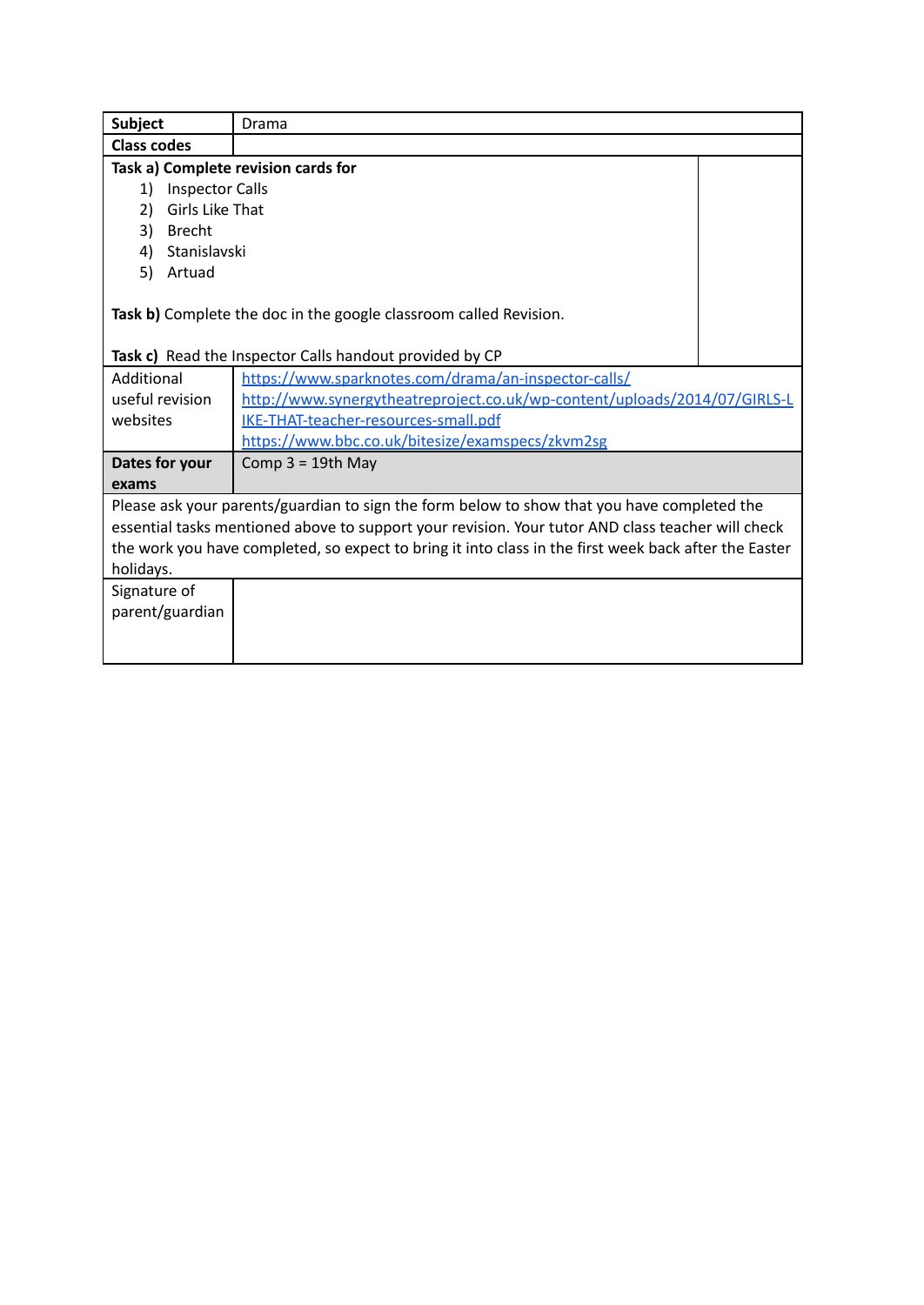| <b>Subject</b>                                                                                                                                                                                             | English Language                                                                                           |                           |
|------------------------------------------------------------------------------------------------------------------------------------------------------------------------------------------------------------|------------------------------------------------------------------------------------------------------------|---------------------------|
| <b>Class codes</b>                                                                                                                                                                                         | 11A/EN1 11A/EN2 11A/EN3 11A/EN4                                                                            |                           |
| 11B/EN1 11B/EN2 11B/EN3 11B/EN4                                                                                                                                                                            |                                                                                                            |                           |
| <b>Tasks to complete</b>                                                                                                                                                                                   |                                                                                                            |                           |
|                                                                                                                                                                                                            |                                                                                                            |                           |
| 1.<br>2.                                                                                                                                                                                                   | Complete a Language Paper 1 mock in timed conditions<br>Complete Language Paper 2 mock in timed conditions | 1hr 45mins<br>1hr 45 mins |
| Additional                                                                                                                                                                                                 | https://www.bbc.co.uk/bitesize/guides/z8bkwxs/revision/1                                                   |                           |
| useful revision                                                                                                                                                                                            | Mr Bruff, YouTube                                                                                          |                           |
| websites                                                                                                                                                                                                   | https://www.youtube.com/channel/UCM2vdqz-7e4HAuzhpFuRY8w                                                   |                           |
|                                                                                                                                                                                                            |                                                                                                            |                           |
| Dates for your                                                                                                                                                                                             | Language Paper 1 - Wednesday 18 <sup>th</sup> May 1 hour 45 minutes                                        |                           |
| exams                                                                                                                                                                                                      | Language Paper 2- Friday 10 <sup>th</sup> June 1 hour 45 minutes                                           |                           |
|                                                                                                                                                                                                            | Please ask your parents/guardian to sign the form below to show that you have completed the                |                           |
| essential tasks mentioned above to support your revision. Your tutor AND class teacher will check<br>the work you have completed, so expect to bring it into class in the first week back after the Easter |                                                                                                            |                           |
| holidays.                                                                                                                                                                                                  |                                                                                                            |                           |
| Signature of                                                                                                                                                                                               |                                                                                                            |                           |
| parent/guardian                                                                                                                                                                                            |                                                                                                            |                           |
|                                                                                                                                                                                                            |                                                                                                            |                           |
|                                                                                                                                                                                                            |                                                                                                            |                           |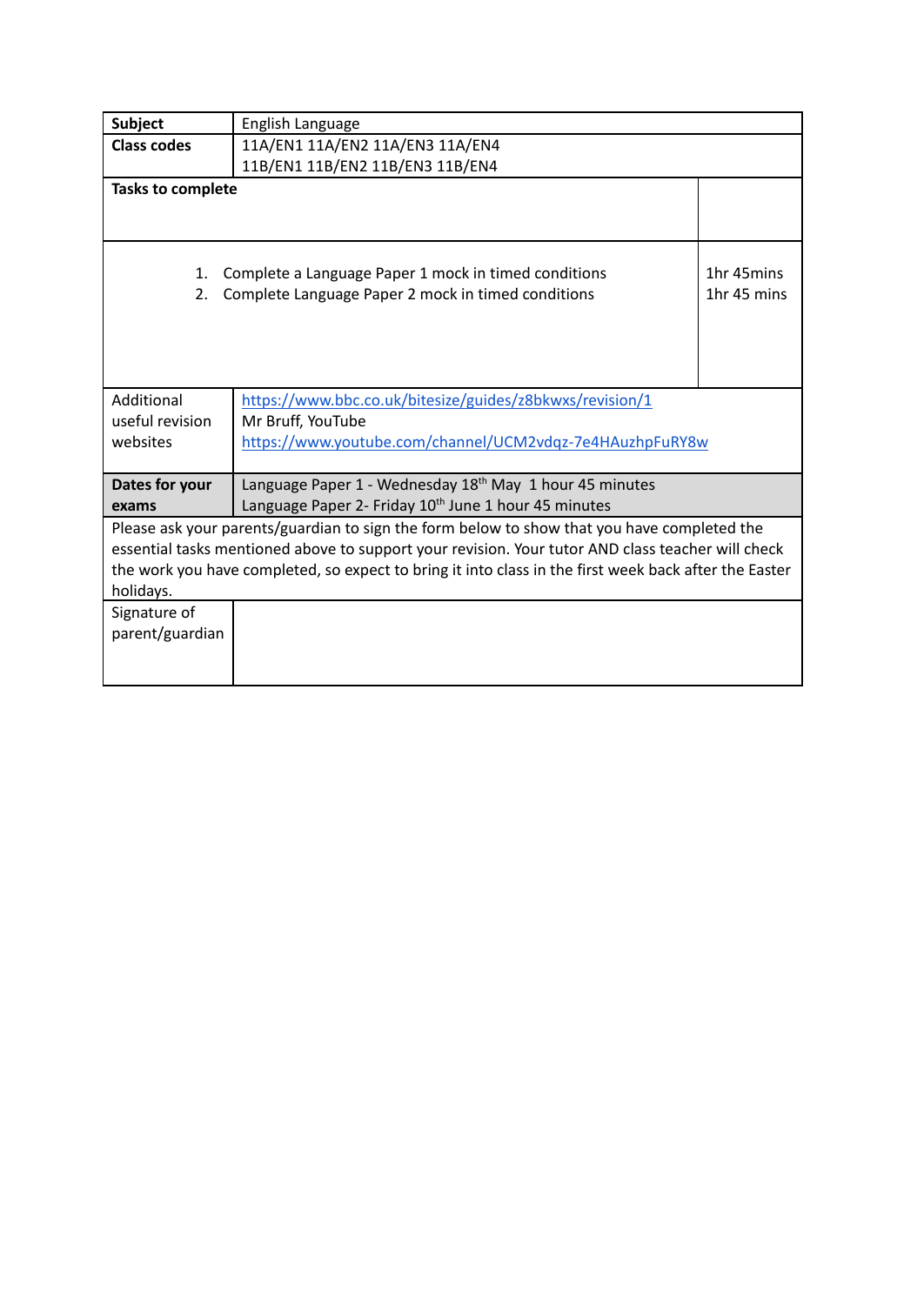| <b>Subject</b>                                                                                        | English Literature                                                                                |               |
|-------------------------------------------------------------------------------------------------------|---------------------------------------------------------------------------------------------------|---------------|
| <b>Class codes</b>                                                                                    | 11A/EN1 11A/EN2 11A/EN3 11A/EN4                                                                   |               |
| 11B/EN1 11B/EN2 11B/EN3 11B/EN4                                                                       |                                                                                                   |               |
| <b>Tasks to complete</b>                                                                              |                                                                                                   |               |
|                                                                                                       |                                                                                                   |               |
|                                                                                                       |                                                                                                   |               |
|                                                                                                       |                                                                                                   |               |
|                                                                                                       | Make revision cards and learn:                                                                    | 3 hours total |
| 1.                                                                                                    | A minimum of 10 quotations for A Christmas Carol                                                  | (minimum)     |
| 2.                                                                                                    | A minimum of 10 quotations for Macbeth                                                            |               |
| 3.                                                                                                    | A minimum of 2 quotations plus a structural feature for each of the                               |               |
|                                                                                                       | Conflict and Power poems (30 in total)                                                            |               |
|                                                                                                       |                                                                                                   |               |
|                                                                                                       |                                                                                                   |               |
|                                                                                                       |                                                                                                   |               |
|                                                                                                       |                                                                                                   |               |
| Additional                                                                                            |                                                                                                   |               |
| useful revision                                                                                       | https://www.bbc.co.uk/bitesize/examspecs/zxqncwx                                                  |               |
| websites                                                                                              | Mr Bruff, YouTube                                                                                 |               |
|                                                                                                       | https://www.youtube.com/channel/UCM2vdqz-7e4HAuzhpFuRY8w                                          |               |
| Dates for your                                                                                        | Literature Paper 1 - Wednesday 25 <sup>th</sup> May 1 hour 40 minutes                             |               |
| exams                                                                                                 | Literature Paper 2- Tuesday 7th <sup>th</sup> June 1 hour 45 minutes                              |               |
| Please ask your parents/guardian to sign the form below to show that you have completed the           |                                                                                                   |               |
|                                                                                                       | essential tasks mentioned above to support your revision. Your tutor AND class teacher will check |               |
| the work you have completed, so expect to bring it into class in the first week back after the Easter |                                                                                                   |               |
| holidays.                                                                                             |                                                                                                   |               |
| Signature of                                                                                          |                                                                                                   |               |
| parent/guardian                                                                                       |                                                                                                   |               |
|                                                                                                       |                                                                                                   |               |
|                                                                                                       |                                                                                                   |               |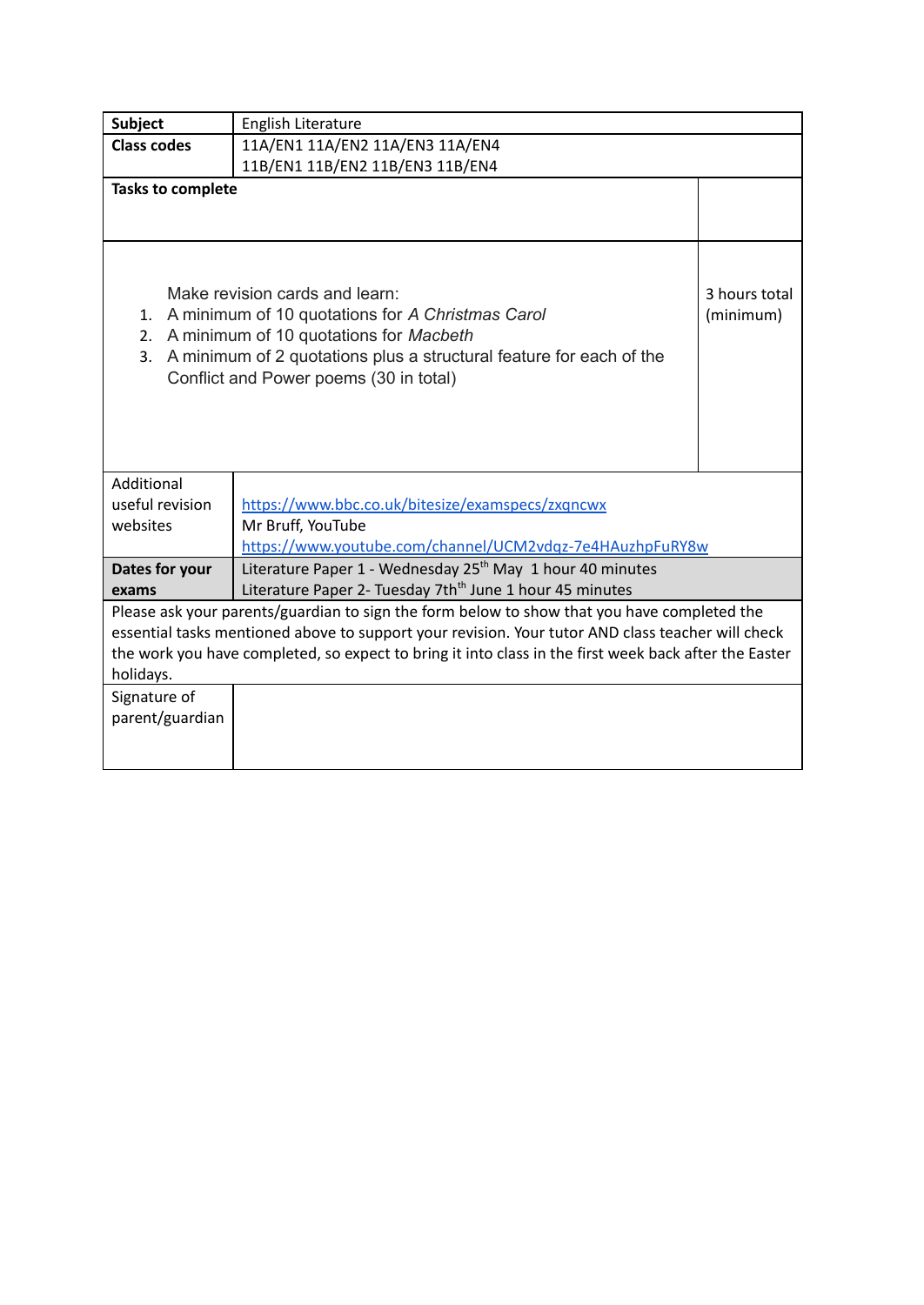| <b>Subject</b>                                                                                                                                                                               | Food Preparation and Nutrition                                                                                                                                                                             |  |
|----------------------------------------------------------------------------------------------------------------------------------------------------------------------------------------------|------------------------------------------------------------------------------------------------------------------------------------------------------------------------------------------------------------|--|
| <b>Class codes</b>                                                                                                                                                                           | 11AFP, 11BFP, 11DFP                                                                                                                                                                                        |  |
| <b>Tasks to complete:</b>                                                                                                                                                                    |                                                                                                                                                                                                            |  |
| 1h45<br>Complete the exam practice paper-time yourself!<br>Complete the assignment on seneca learning (section 4: The science of Food).<br>1h45<br>This must be completed in the class group |                                                                                                                                                                                                            |  |
|                                                                                                                                                                                              |                                                                                                                                                                                                            |  |
|                                                                                                                                                                                              |                                                                                                                                                                                                            |  |
|                                                                                                                                                                                              |                                                                                                                                                                                                            |  |
|                                                                                                                                                                                              |                                                                                                                                                                                                            |  |
| Additional                                                                                                                                                                                   | www.senecalearning.com                                                                                                                                                                                     |  |
| useful revision<br>websites                                                                                                                                                                  |                                                                                                                                                                                                            |  |
| Dates for your                                                                                                                                                                               | Monday 20 June 2022(pm)                                                                                                                                                                                    |  |
| exams                                                                                                                                                                                        |                                                                                                                                                                                                            |  |
|                                                                                                                                                                                              | Please ask your parents/guardian to sign the form below to show that you have completed the                                                                                                                |  |
|                                                                                                                                                                                              | essential tasks mentioned above to support your revision. Your tutor AND class teacher will check<br>the work you have completed, so expect to bring it into class in the first week back after the Easter |  |
| holidays.                                                                                                                                                                                    |                                                                                                                                                                                                            |  |
| Signature of                                                                                                                                                                                 |                                                                                                                                                                                                            |  |
| parent/guardian                                                                                                                                                                              |                                                                                                                                                                                                            |  |
|                                                                                                                                                                                              |                                                                                                                                                                                                            |  |
|                                                                                                                                                                                              |                                                                                                                                                                                                            |  |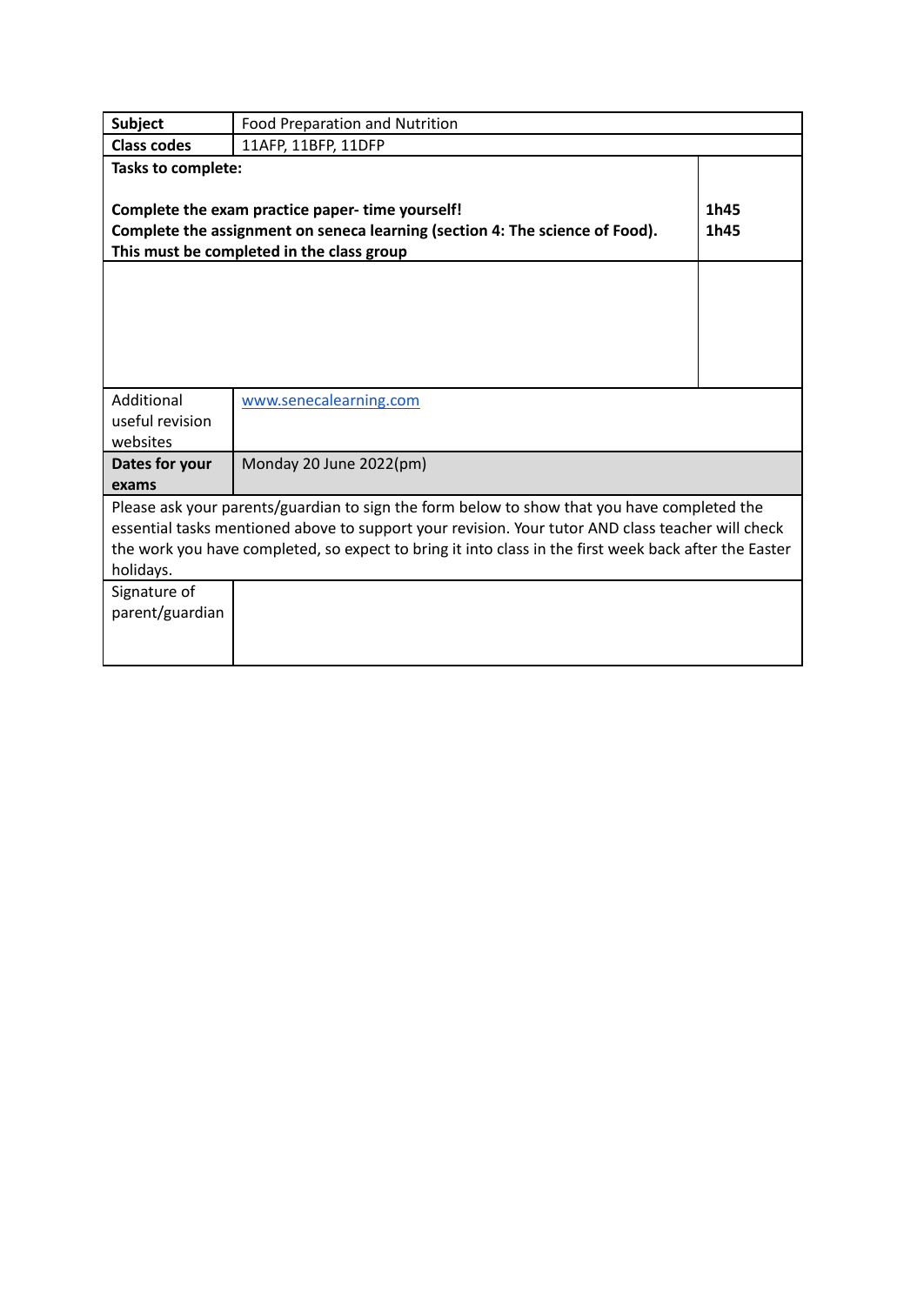| <b>Subject</b>                                                                                    | French                                                                                                                            |  |
|---------------------------------------------------------------------------------------------------|-----------------------------------------------------------------------------------------------------------------------------------|--|
| <b>Class codes</b>                                                                                | 11 B Fr (AD) and 11 C Fr (SR)                                                                                                     |  |
| <b>Tasks to complete</b>                                                                          |                                                                                                                                   |  |
|                                                                                                   |                                                                                                                                   |  |
|                                                                                                   | 1) Complete the listening paper posted here and on SMHW with the                                                                  |  |
|                                                                                                   | audio file.                                                                                                                       |  |
|                                                                                                   | 1F 2020 for foundation candidates (35 mins)                                                                                       |  |
|                                                                                                   | https://qualifications.pearson.com/content/dam/pdf/GCSE/Fren                                                                      |  |
|                                                                                                   | ch/2016/exam-materials/1FR0 1F que 20201105.pdf                                                                                   |  |
|                                                                                                   |                                                                                                                                   |  |
|                                                                                                   |                                                                                                                                   |  |
|                                                                                                   | 1H 2020 for Higher candidates (45 mins)                                                                                           |  |
|                                                                                                   | https://qualifications.pearson.com/content/dam/pdf/GCSE/French                                                                    |  |
|                                                                                                   | /2016/exam-materials/1FR0 1H que 20201105.pdf                                                                                     |  |
|                                                                                                   |                                                                                                                                   |  |
|                                                                                                   |                                                                                                                                   |  |
|                                                                                                   |                                                                                                                                   |  |
|                                                                                                   | 2) Answer the General conversation questions on Town: general<br>conversations will be posted on SMHW. Answer the questions using |  |
|                                                                                                   | vocabulary in Module 4 in the booklet (60 mins). Do not use a                                                                     |  |
|                                                                                                   | translator as the vocabulary in module 4 will be tested for listening,                                                            |  |
|                                                                                                   | speaking, reading and writing skills at the exam.                                                                                 |  |
|                                                                                                   |                                                                                                                                   |  |
|                                                                                                   | 3) Answer the General conversation questions on who am I Module1.                                                                 |  |
|                                                                                                   | Questions will be posted on SMHW. Answer the questions using                                                                      |  |
|                                                                                                   | module 1 in the booklet( 55-60 mins).                                                                                             |  |
|                                                                                                   |                                                                                                                                   |  |
| 4)                                                                                                | Create a <b>handwritten</b> mind map of boxes 2, 4, 6, 10, 11, 12, 13 (                                                           |  |
|                                                                                                   | writing frame in the booklet): 30 mins                                                                                            |  |
|                                                                                                   |                                                                                                                                   |  |
|                                                                                                   |                                                                                                                                   |  |
|                                                                                                   |                                                                                                                                   |  |
|                                                                                                   |                                                                                                                                   |  |
| Additional                                                                                        |                                                                                                                                   |  |
| useful revision<br>websites                                                                       | www.sentencebuilders.com                                                                                                          |  |
| Dates for your                                                                                    | Tuesday 24th May- Listening and listening exam                                                                                    |  |
| exams                                                                                             | Thursday 16th June- Writing exam                                                                                                  |  |
| Please ask your parents/guardian to sign the form below to show that you have completed the       |                                                                                                                                   |  |
| essential tasks mentioned above to support your revision. Your tutor AND class teacher will check |                                                                                                                                   |  |
|                                                                                                   | the work you have completed, so expect to bring it into class in the first week back after the Easter                             |  |
| holidays.                                                                                         |                                                                                                                                   |  |
| Signature of                                                                                      |                                                                                                                                   |  |
| parent/guardian                                                                                   |                                                                                                                                   |  |
|                                                                                                   |                                                                                                                                   |  |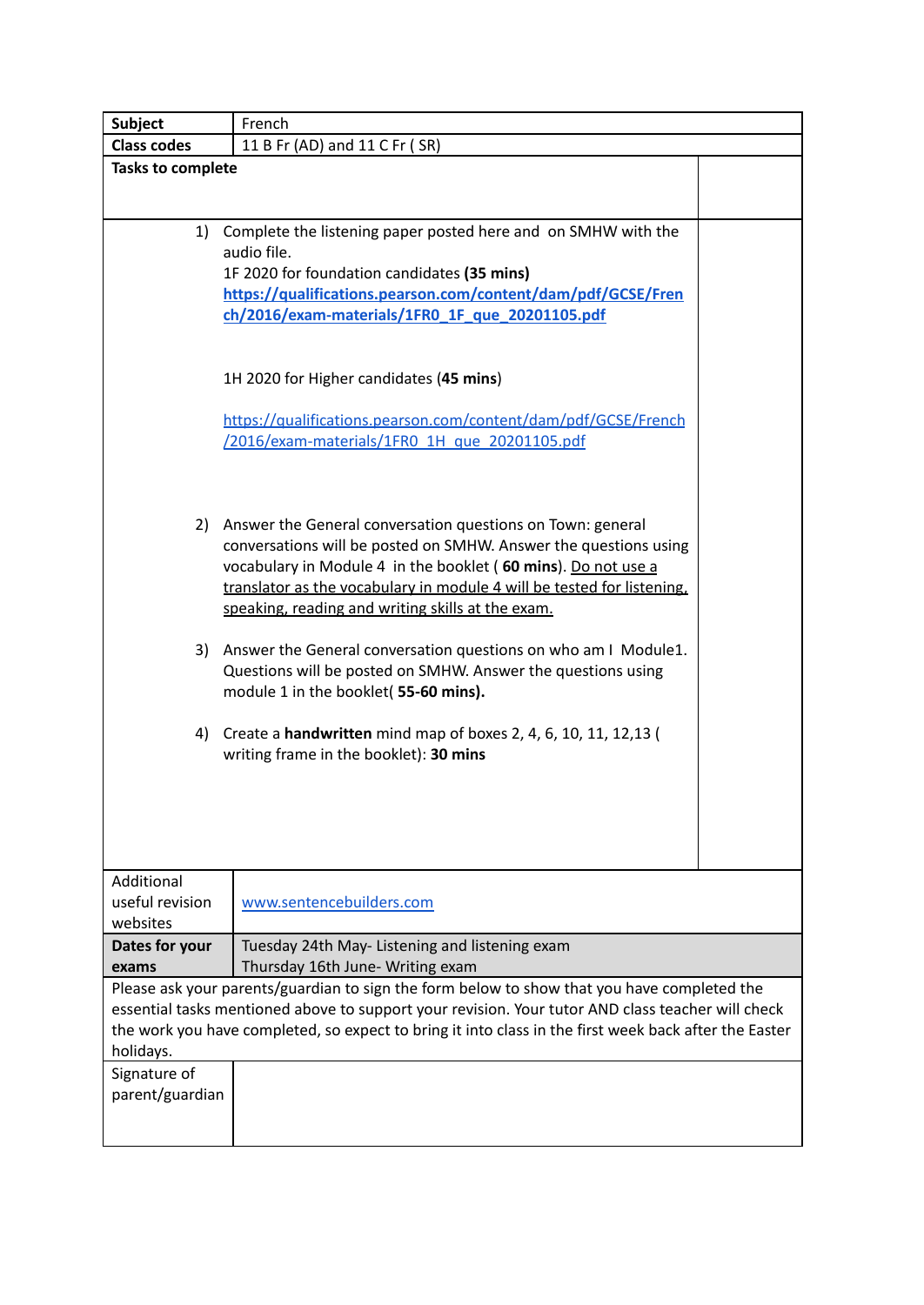| <b>Subject</b>                                                                                        | Spanish                                                                                                                                 |  |
|-------------------------------------------------------------------------------------------------------|-----------------------------------------------------------------------------------------------------------------------------------------|--|
| <b>Class codes</b>                                                                                    | 11 A /Sp 1 (MA); 11 A/ Sp 2(SR) and 11B/Sp(MP)                                                                                          |  |
| <b>Tasks to complete</b>                                                                              |                                                                                                                                         |  |
|                                                                                                       |                                                                                                                                         |  |
| 1.                                                                                                    | Complete the listening paper posted here and on SMHW with the audio                                                                     |  |
| file                                                                                                  |                                                                                                                                         |  |
|                                                                                                       | 1F 2020 for foundation candidates (35 mins)                                                                                             |  |
|                                                                                                       | https://qualifications.pearson.com/content/dam/pdf/GCSE/Span                                                                            |  |
|                                                                                                       | ish/2016/exam-materials/1SP0_1F_que_20201201.pdf                                                                                        |  |
|                                                                                                       |                                                                                                                                         |  |
|                                                                                                       | 1H 2020 for Higher candidates (45 mins)                                                                                                 |  |
|                                                                                                       | https://qualifications.pearson.com/content/dam/pdf/GCSE/Spanis                                                                          |  |
|                                                                                                       | h/2016/exam-materials/1SP0 1H que 20201113.pdf                                                                                          |  |
|                                                                                                       |                                                                                                                                         |  |
|                                                                                                       |                                                                                                                                         |  |
|                                                                                                       |                                                                                                                                         |  |
|                                                                                                       | 2. Answer the General conversation questions on Town: general                                                                           |  |
| conversations will be posted on SMHW. Answer the questions using                                      |                                                                                                                                         |  |
|                                                                                                       | vocabulary in Module 5 in the booklet (60 mins). Do not use a<br>translator as the vocabulary in module 4 will be tested for listening, |  |
|                                                                                                       | speaking, reading and writing skills at the exam.                                                                                       |  |
|                                                                                                       |                                                                                                                                         |  |
|                                                                                                       | 3. Answer the General conversation questions on Module 3 (Who                                                                           |  |
|                                                                                                       | am I). Questions will be posted on SMHW. Answer the questions                                                                           |  |
| using module 3 in the booklet(55 mins).                                                               |                                                                                                                                         |  |
|                                                                                                       |                                                                                                                                         |  |
|                                                                                                       | 4. Create a handwritten mind map of boxes 2, 4, 6, 10, 11, 12, 13 (                                                                     |  |
|                                                                                                       | writing frame in the booklet): 30 mins.                                                                                                 |  |
| Additional                                                                                            |                                                                                                                                         |  |
| useful revision                                                                                       | www.sentencebuilders.com                                                                                                                |  |
| websites                                                                                              |                                                                                                                                         |  |
| Dates for your                                                                                        | Thursday 26th May- Writing and listening                                                                                                |  |
| exams                                                                                                 | Friday 17th June- writing exam                                                                                                          |  |
|                                                                                                       | Please ask your parents/guardian to sign the form below to show that you have completed the                                             |  |
| essential tasks mentioned above to support your revision. Your tutor AND class teacher will check     |                                                                                                                                         |  |
| the work you have completed, so expect to bring it into class in the first week back after the Easter |                                                                                                                                         |  |
| holidays.                                                                                             |                                                                                                                                         |  |
| Signature of                                                                                          |                                                                                                                                         |  |
| parent/guardian                                                                                       |                                                                                                                                         |  |
|                                                                                                       |                                                                                                                                         |  |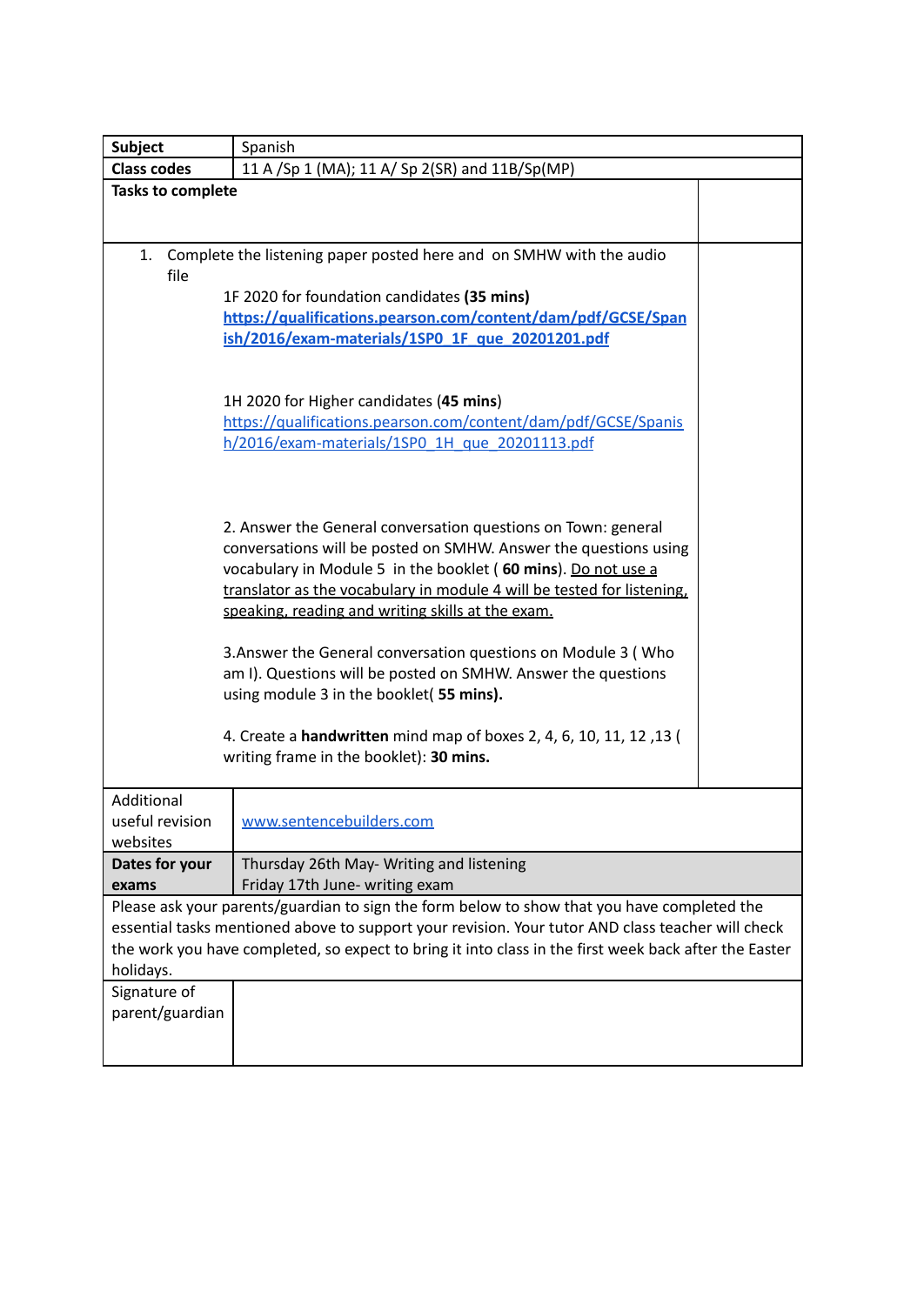| <b>Subject</b>                                                                                                                                                                                                                                                                                                         | Geography                                                                                                                                                                                                                                                                                                                                                                                                                                                                                                                                                                                                     |  |
|------------------------------------------------------------------------------------------------------------------------------------------------------------------------------------------------------------------------------------------------------------------------------------------------------------------------|---------------------------------------------------------------------------------------------------------------------------------------------------------------------------------------------------------------------------------------------------------------------------------------------------------------------------------------------------------------------------------------------------------------------------------------------------------------------------------------------------------------------------------------------------------------------------------------------------------------|--|
| <b>Class codes</b>                                                                                                                                                                                                                                                                                                     | All year 11 Geographers                                                                                                                                                                                                                                                                                                                                                                                                                                                                                                                                                                                       |  |
| <b>Questions PAPER 1</b><br><b>Insert PAPER 1</b><br><b>Questions PAPER 2</b>                                                                                                                                                                                                                                          | Tasks to complete - You will have been given a pack of key terms for all 3 papers.<br>Please ensure you have defined all key terms ready for checking after Easter. You<br>have also been given 2 sample papers. Use the markschemes provided on your<br>google classroom to mark your work in GREEN pen.<br>Bring these back to the lesson for checking.<br>Markscheme PAPER 1<br><b>Markscheme PAPER 2</b><br>Glossaries for paper 123                                                                                                                                                                      |  |
|                                                                                                                                                                                                                                                                                                                        |                                                                                                                                                                                                                                                                                                                                                                                                                                                                                                                                                                                                               |  |
| Additional<br>useful revision<br>websites                                                                                                                                                                                                                                                                              | Urban issues and challenges revision blast<br>https://www.youtube.com/watch?v=qr0WPr 1XP4<br>Coastal Landscapes revision blast<br>https://www.youtube.com/watch?v=cYaVDMGx9NA<br>Weather hazards revision blast<br>https://www.youtube.com/watch?v=XR0v0BerWkU<br>Resource management revision blast<br>https://www.youtube.com/watch?v=rNoE99rYi38<br>River landscapes revision blast<br>https://www.youtube.com/watch?v=H2OyhaXONdg<br>Tectonic hazards revision blast<br>https://www.youtube.com/watch?v=1KSoJVBYIOE<br>Tropical rainforests revision blast<br>https://www.youtube.com/watch?v=f5fYVmAipFU |  |
| Dates for your<br>exams                                                                                                                                                                                                                                                                                                | Paper 1 23rd May<br>Paper 2 7 June<br>Paper 3 14 June                                                                                                                                                                                                                                                                                                                                                                                                                                                                                                                                                         |  |
| Please ask your parents/guardian to sign the form below to show that you have completed the<br>essential tasks mentioned above to support your revision. Your tutor AND class teacher will check<br>the work you have completed, so expect to bring it into class in the first week back after the Easter<br>holidays. |                                                                                                                                                                                                                                                                                                                                                                                                                                                                                                                                                                                                               |  |
| Signature of<br>parent/guardian                                                                                                                                                                                                                                                                                        |                                                                                                                                                                                                                                                                                                                                                                                                                                                                                                                                                                                                               |  |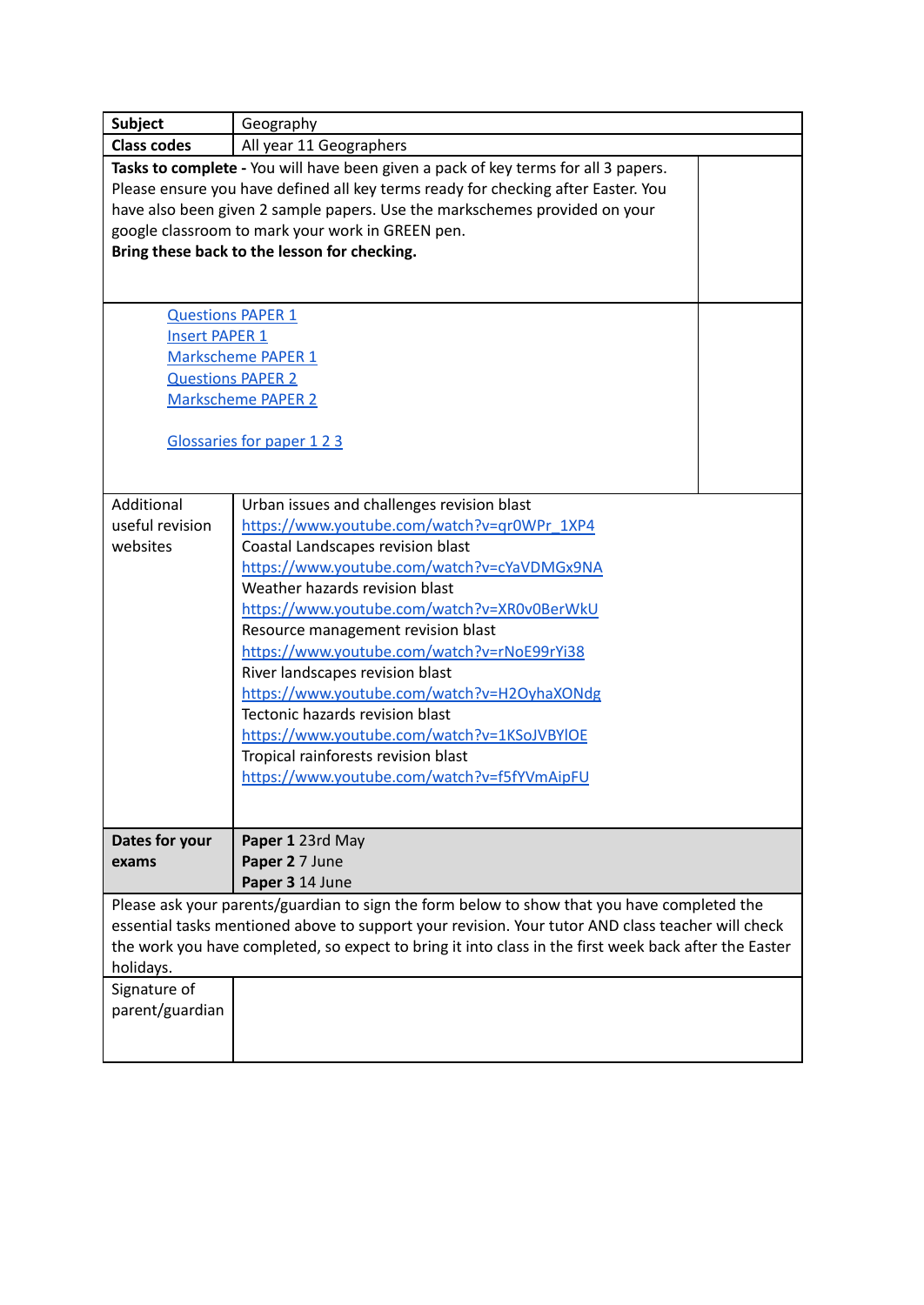| Subject                                                                                                                                                                                                                                                                                                                | History                                                                                                                                                                    |  |  |
|------------------------------------------------------------------------------------------------------------------------------------------------------------------------------------------------------------------------------------------------------------------------------------------------------------------------|----------------------------------------------------------------------------------------------------------------------------------------------------------------------------|--|--|
| <b>Class codes</b>                                                                                                                                                                                                                                                                                                     | 11A, C and D                                                                                                                                                               |  |  |
| <b>Tasks to complete</b>                                                                                                                                                                                                                                                                                               |                                                                                                                                                                            |  |  |
|                                                                                                                                                                                                                                                                                                                        | Use the 2 page revision guides for The Cold War/Medicine/ Weimar and Nazi Germany to<br>help you with this as a starting point for any knowledge gaps.                     |  |  |
|                                                                                                                                                                                                                                                                                                                        | As you know, you will be sitting 3 papers. Therefore we would like you to complete<br>a minimum of one hour per paper/unit.                                                |  |  |
| Gold.                                                                                                                                                                                                                                                                                                                  | Each unit will have 3 tasks; bronze (approx one hour), silver (approx 2 hours) and                                                                                         |  |  |
|                                                                                                                                                                                                                                                                                                                        | You can select which one you complete, and there is no need to complete more<br>than one but you must do either bronze, silver or gold Medicine in Britain                 |  |  |
| Loyalty card tasks.<br>Gold                                                                                                                                                                                                                                                                                            | You must complete at least one activity for each of the 4 periods from the course<br>(Medieval, Renaissance, Industrial period, Modern) for Bronze, 3 for Silver and 5 for |  |  |
| <b>Cold War</b><br>bronze<br><b>Silver</b><br>Gold<br><b>Weimar and Nazi Germany</b>                                                                                                                                                                                                                                   |                                                                                                                                                                            |  |  |
| <b>Bronze= 2 mind maps</b><br>Silver= 3 mind maps<br>$Gold = 4 Mind maps$<br>Opposition to the Weimar republic<br>Recovery of the Weimar<br>The Rise of the Nazi party<br>Hitler becomes Chancellor<br>Creation of a police State                                                                                      | Create large, detailed mind maps for the following;<br>Life in Nazi Germany for women and children<br>Life in Nazi germany for Workers and minority groups                 |  |  |
| Additional<br>useful revision<br>websites                                                                                                                                                                                                                                                                              | https://www.bbc.co.uk/bitesize/guides/z3h9mnb/revision/1<br>Senecalearning.com<br>https://www.bbc.co.uk/bitesize/examspecs/zw4bv4j                                         |  |  |
| Dates for your<br>exams                                                                                                                                                                                                                                                                                                | Paper 1 (Medicine) 19th May<br>Paper 3 (Germany) 9th June<br>Paper 2 (Cold War) 21st June                                                                                  |  |  |
| Please ask your parents/guardian to sign the form below to show that you have completed the<br>essential tasks mentioned above to support your revision. Your tutor AND class teacher will check<br>the work you have completed, so expect to bring it into class in the first week back after the Easter<br>holidays. |                                                                                                                                                                            |  |  |
| Signature of<br>parent/guardian                                                                                                                                                                                                                                                                                        |                                                                                                                                                                            |  |  |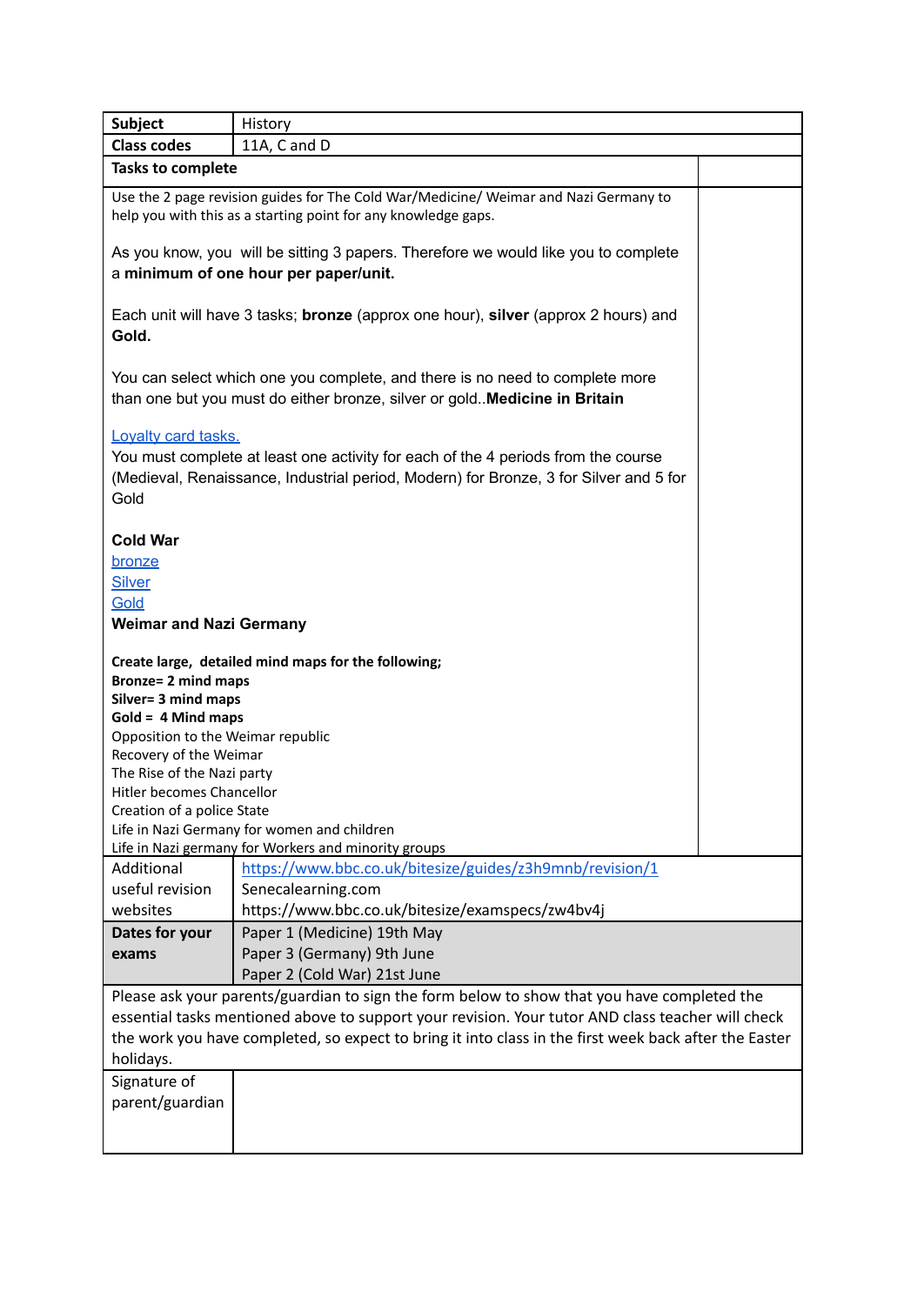| <b>Subject</b>     | Maths                                                                                                 |  |  |
|--------------------|-------------------------------------------------------------------------------------------------------|--|--|
| <b>Class codes</b> | <b>All Classes</b>                                                                                    |  |  |
|                    | Tasks to complete (6 hours)                                                                           |  |  |
|                    | Students will be given three papers to attempt                                                        |  |  |
|                    | Each paper will take 1 1/2 hours to complete fully                                                    |  |  |
|                    | Attempt them at three different days for maximum effect.                                              |  |  |
|                    |                                                                                                       |  |  |
|                    |                                                                                                       |  |  |
| $\bullet$          | Mark schemes will be shared online via show my homework                                               |  |  |
|                    | Students must use the mark scheme to self assess                                                      |  |  |
|                    | Each paper will take roughly 30 mins to mark and score                                                |  |  |
|                    |                                                                                                       |  |  |
| Additional         | Hegarty maths - https://hegartymaths.com/                                                             |  |  |
| useful revision    |                                                                                                       |  |  |
| websites           | Maths Genie for additional papers / videos: Maths Genie                                               |  |  |
|                    |                                                                                                       |  |  |
|                    | Higher students:- Higher                                                                              |  |  |
|                    | <b>Foundation students:- Foundation</b>                                                               |  |  |
|                    |                                                                                                       |  |  |
| Dates for your     | Paper 1 non calc 20 May 2022                                                                          |  |  |
| exams              | Paper 2 Calc - 7 June 2022                                                                            |  |  |
|                    | Paper 3 Calc - 13 June 2022                                                                           |  |  |
|                    | Please ask your parents/guardian to sign the form below to show that you have completed the           |  |  |
|                    | essential tasks mentioned above to support your revision. Your tutor AND class teacher will check     |  |  |
|                    | the work you have completed, so expect to bring it into class in the first week back after the Easter |  |  |
| holidays.          |                                                                                                       |  |  |
| Signature of       |                                                                                                       |  |  |
| parent/guardian    |                                                                                                       |  |  |
|                    |                                                                                                       |  |  |
|                    |                                                                                                       |  |  |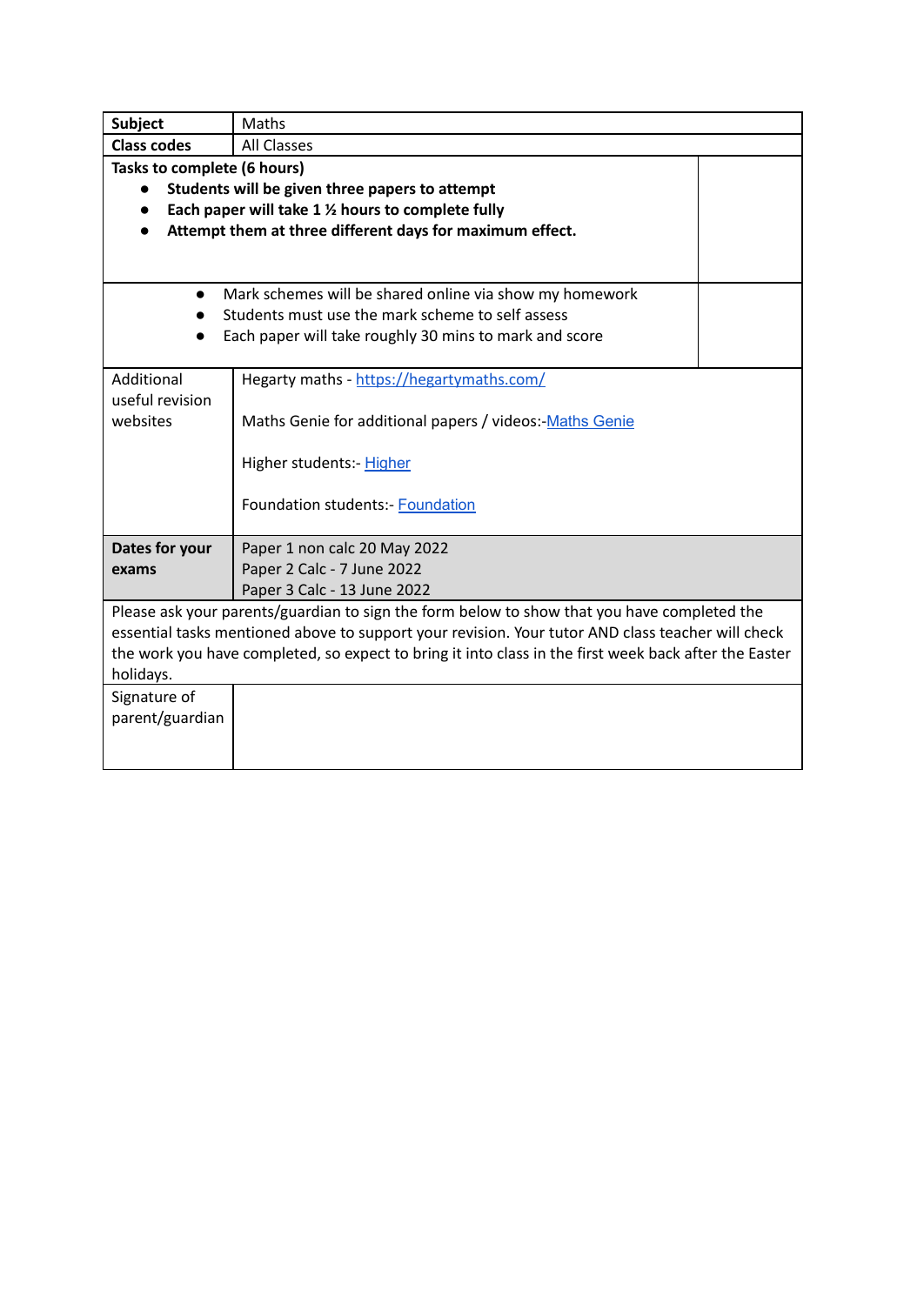| <b>Subject</b>         | Media                                                                                                        |  |
|------------------------|--------------------------------------------------------------------------------------------------------------|--|
| <b>Class codes</b>     |                                                                                                              |  |
|                        | Task a) Complete revision cards for                                                                          |  |
| 1)                     | The 9 media forms and the CSPs                                                                               |  |
| 2)<br><b>Theorists</b> |                                                                                                              |  |
|                        | Task b) Complete the doc in the google classroom called Revision.<br>Task c) Read the handout provided by SS |  |
| Additional             | https://www.bbc.co.uk/bitesize/subjects/ztnygk7                                                              |  |
| useful revision        | https://www.youtube.com/c/TheMediaInsider                                                                    |  |
|                        |                                                                                                              |  |
| websites               | https://senecalearning.com/en-GB/blog/free-aga-media-studies-gcse-revision/                                  |  |
| Dates for your         | Paper 1 - 25th May                                                                                           |  |
| exams                  | Paper 2 - 14th June                                                                                          |  |
|                        | Please ask your parents/guardian to sign the form below to show that you have completed the                  |  |
|                        | essential tasks mentioned above to support your revision. Your tutor AND class teacher will check            |  |
|                        | the work you have completed, so expect to bring it into class in the first week back after the Easter        |  |
| holidays.              |                                                                                                              |  |
| Signature of           |                                                                                                              |  |
| parent/guardian        |                                                                                                              |  |
|                        |                                                                                                              |  |
|                        |                                                                                                              |  |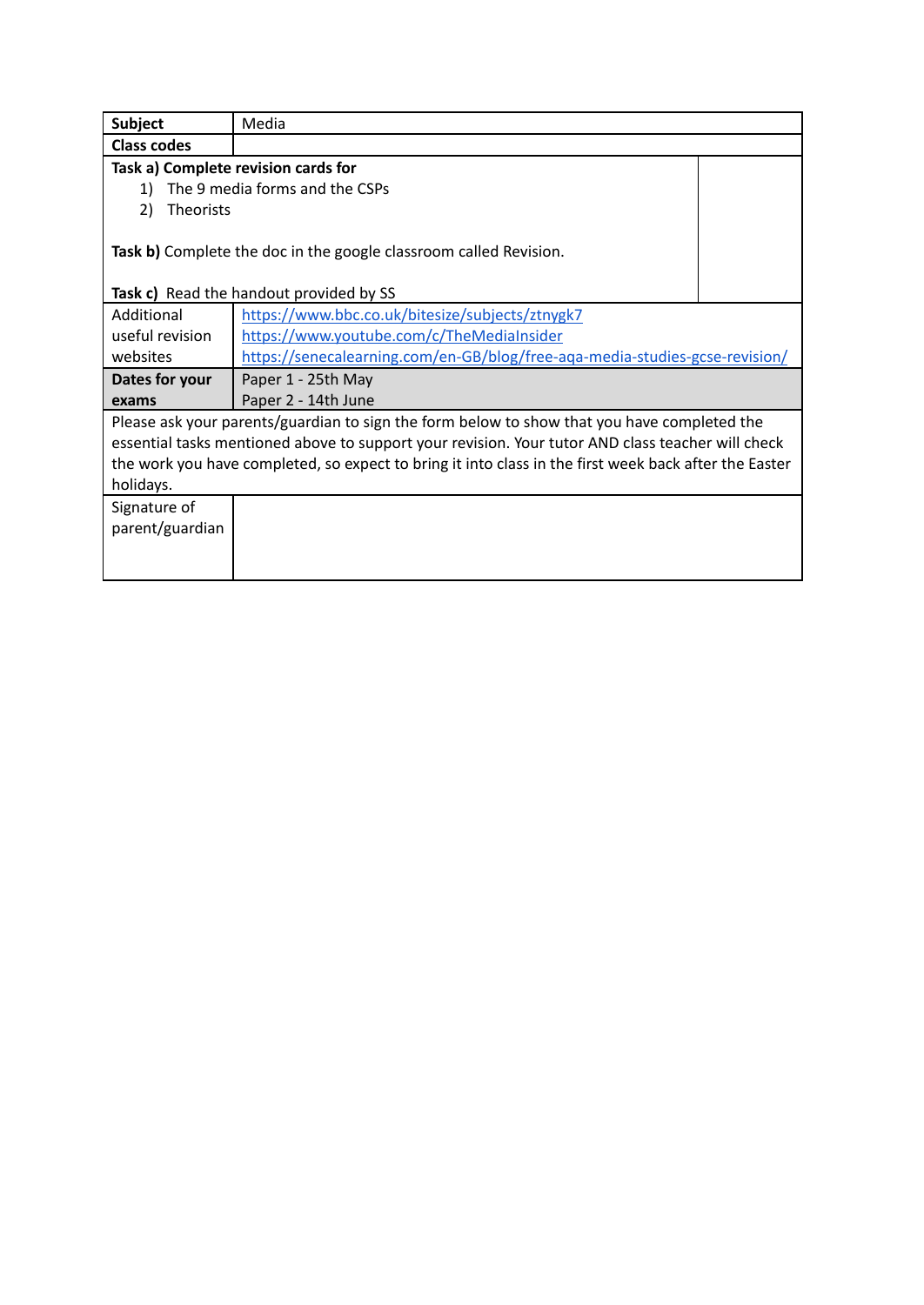| Subject                                                                                                                                                                                                                                                                                                                | Music                                                                                                                                                                                                                                                                                                                                                                         |  |
|------------------------------------------------------------------------------------------------------------------------------------------------------------------------------------------------------------------------------------------------------------------------------------------------------------------------|-------------------------------------------------------------------------------------------------------------------------------------------------------------------------------------------------------------------------------------------------------------------------------------------------------------------------------------------------------------------------------|--|
| <b>Class codes</b>                                                                                                                                                                                                                                                                                                     |                                                                                                                                                                                                                                                                                                                                                                               |  |
| <b>Tasks to complete</b>                                                                                                                                                                                                                                                                                               |                                                                                                                                                                                                                                                                                                                                                                               |  |
| 1)<br>2)                                                                                                                                                                                                                                                                                                               | Refresh Solo Performance and Composition 1 to be re recorded in March<br>Revise from the revision booklets and prepare for the written exam, you<br>could do any of the following for each of the areas of focus in the exam<br>(Pop, Classical/romantic music, world music, film musi)<br>prepare an A3 revision mind map<br>Produce a revision powerpoint or revision cards |  |
| Additional<br>useful revision<br>websites                                                                                                                                                                                                                                                                              | <b>BBC Bitesize</b><br>Youtube                                                                                                                                                                                                                                                                                                                                                |  |
| Dates for your<br>exams                                                                                                                                                                                                                                                                                                | Weds 22nd June                                                                                                                                                                                                                                                                                                                                                                |  |
| Please ask your parents/guardian to sign the form below to show that you have completed the<br>essential tasks mentioned above to support your revision. Your tutor AND class teacher will check<br>the work you have completed, so expect to bring it into class in the first week back after the Easter<br>holidays. |                                                                                                                                                                                                                                                                                                                                                                               |  |
| Signature of<br>parent/guardian                                                                                                                                                                                                                                                                                        |                                                                                                                                                                                                                                                                                                                                                                               |  |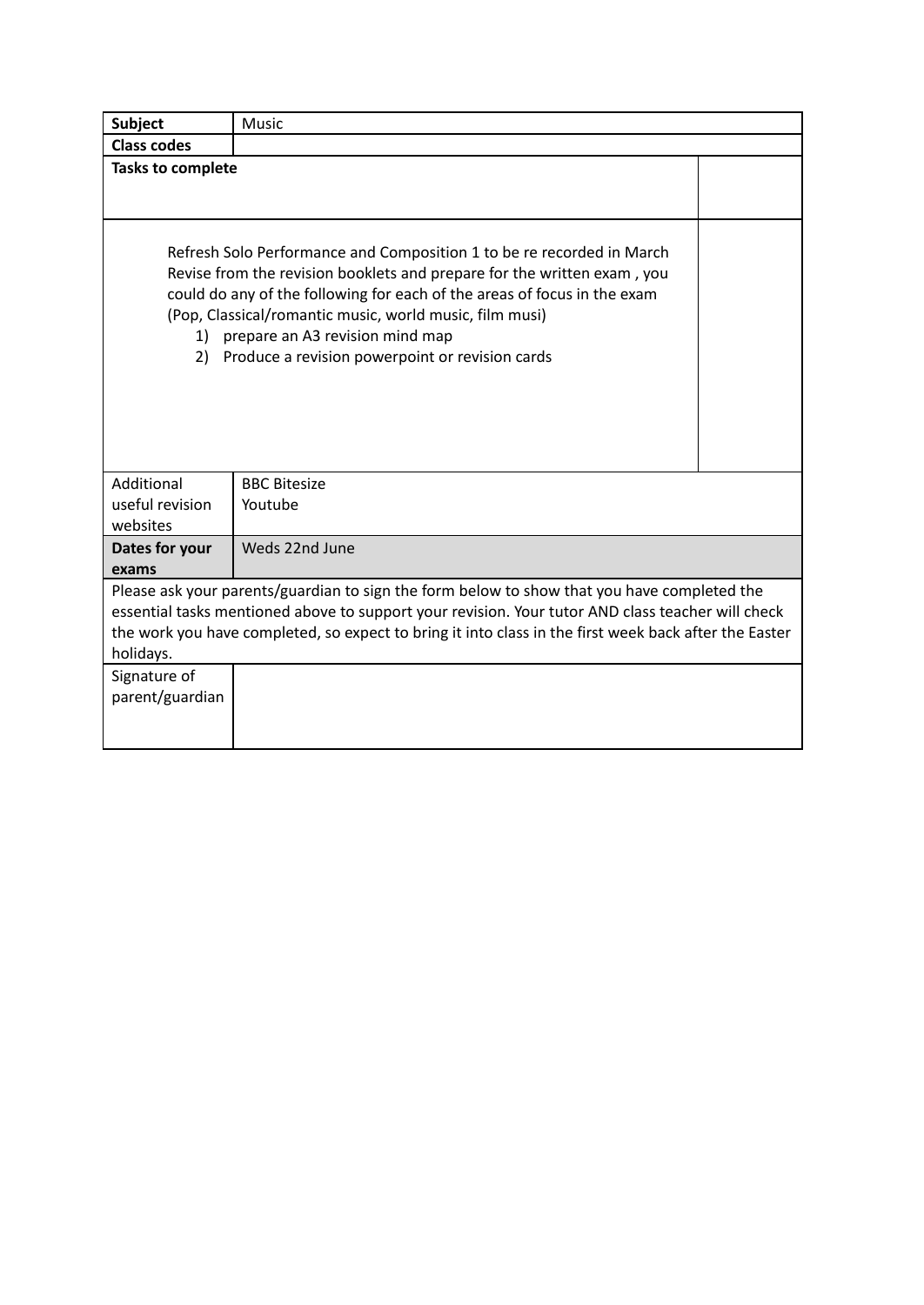| Subject                                                                                                                                                                                                                                                                                                                                                   | <b>Religious Studies</b>                                                                                                                                                                                |                     |  |
|-----------------------------------------------------------------------------------------------------------------------------------------------------------------------------------------------------------------------------------------------------------------------------------------------------------------------------------------------------------|---------------------------------------------------------------------------------------------------------------------------------------------------------------------------------------------------------|---------------------|--|
| <b>Class codes</b>                                                                                                                                                                                                                                                                                                                                        |                                                                                                                                                                                                         |                     |  |
| <b>Tasks to complete</b>                                                                                                                                                                                                                                                                                                                                  |                                                                                                                                                                                                         | Time to<br>complete |  |
| Use the personalised learning checklist at the front of your books to create revision<br>resources such as mind maps/flash cards for exam content. RAG rate yourself and<br>revise the red areas first.                                                                                                                                                   |                                                                                                                                                                                                         | 1 hour              |  |
|                                                                                                                                                                                                                                                                                                                                                           | 2 hours<br>Complete one (minimum) 12 marker per topic under timed conditions - document<br>found on Satchel one<br>Use PEEL and structure scaffolds<br>5 minutes planning time, 15 minutes writing time |                     |  |
| Additional<br>useful revision<br>websites                                                                                                                                                                                                                                                                                                                 | https://www.aga.org.uk/subjects/religious-studies/gcse/religious-studies-a-806<br>2/assessment-resources (past papers)<br>https://www.bbc.co.uk/bitesize/subjects/zb48q6f (BBC bitesize revision)       |                     |  |
| Dates for your                                                                                                                                                                                                                                                                                                                                            | Monday 16th May - Paper 1                                                                                                                                                                               |                     |  |
| exams                                                                                                                                                                                                                                                                                                                                                     | Monday 26th May - Paper 2                                                                                                                                                                               |                     |  |
| Please ask your parents/guardian to sign the form below to show that you have completed the<br>essential tasks mentioned above to support your revision. Your tutor AND class teacher will check<br>the work you have completed, so expect to bring it into class in the first week back after the Easter<br>holidays.<br>Signature of<br>parent/guardian |                                                                                                                                                                                                         |                     |  |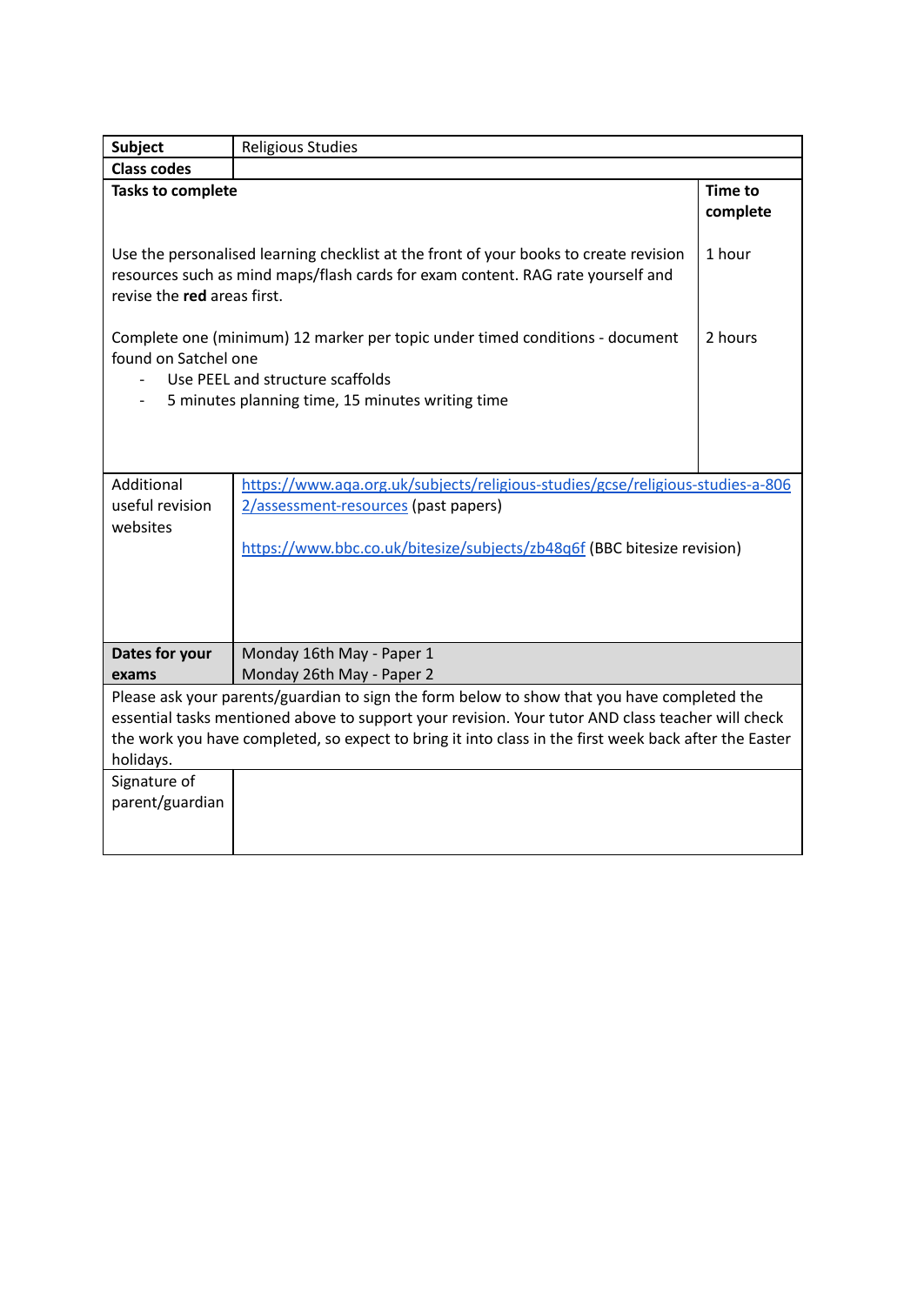| <b>Subject</b>                                                                                        | Timber                                           |  |  |  |
|-------------------------------------------------------------------------------------------------------|--------------------------------------------------|--|--|--|
| <b>Class codes</b>                                                                                    | 11B/TI & 11D/TI                                  |  |  |  |
| <b>Tasks to complete</b>                                                                              |                                                  |  |  |  |
| 1 Hour to be used to complete mind-maps for relevant topics. Info should<br>$\bullet$                 |                                                  |  |  |  |
| be gathered from class notes, revision guides or bitesize website.                                    |                                                  |  |  |  |
| 2 Hours should be used to complete the test. Test questions have been<br>$\bullet$                    |                                                  |  |  |  |
| based around relevant topics.                                                                         |                                                  |  |  |  |
|                                                                                                       |                                                  |  |  |  |
| Additional                                                                                            | https://www.bbc.co.uk/bitesize/examspecs/zby2bdm |  |  |  |
| useful revision                                                                                       |                                                  |  |  |  |
| websites                                                                                              |                                                  |  |  |  |
| Dates for your                                                                                        | 15th June 2022                                   |  |  |  |
| exams                                                                                                 |                                                  |  |  |  |
| Please ask your parents/guardian to sign the form below to show that you have completed the           |                                                  |  |  |  |
| essential tasks mentioned above to support your revision. Your tutor AND class teacher will check     |                                                  |  |  |  |
| the work you have completed, so expect to bring it into class in the first week back after the Easter |                                                  |  |  |  |
| holidays.                                                                                             |                                                  |  |  |  |
| Signature of                                                                                          |                                                  |  |  |  |
| parent/guardian                                                                                       |                                                  |  |  |  |
|                                                                                                       |                                                  |  |  |  |
|                                                                                                       |                                                  |  |  |  |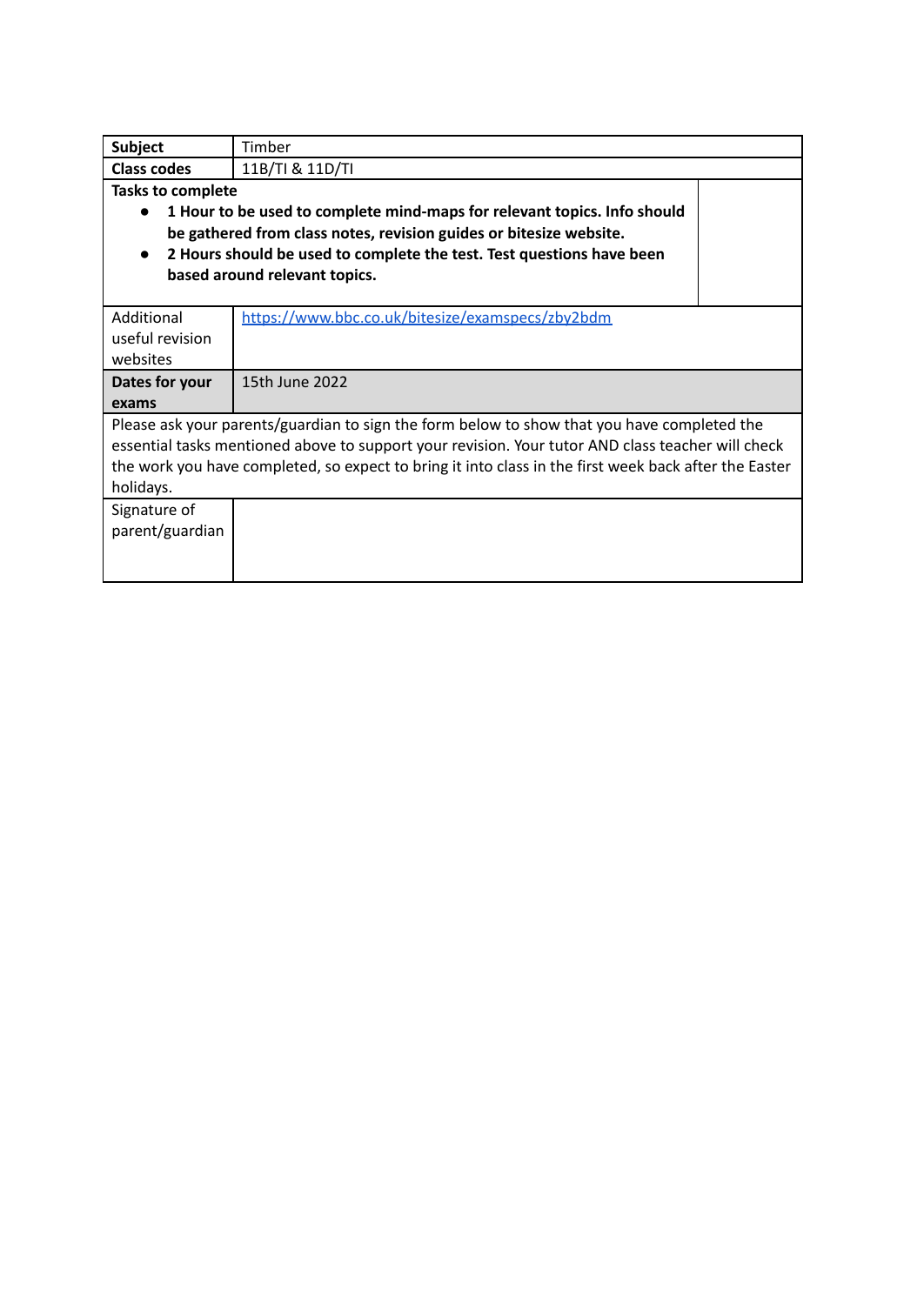| <b>Subject</b>                                                                                                                                                                                                                                                                                                         | <b>Textiles</b>                                                                                                                                                                                                                                          |  |  |  |
|------------------------------------------------------------------------------------------------------------------------------------------------------------------------------------------------------------------------------------------------------------------------------------------------------------------------|----------------------------------------------------------------------------------------------------------------------------------------------------------------------------------------------------------------------------------------------------------|--|--|--|
| <b>Class codes</b>                                                                                                                                                                                                                                                                                                     | 11C/TX                                                                                                                                                                                                                                                   |  |  |  |
| <b>Tasks to complete</b>                                                                                                                                                                                                                                                                                               | 1 Hour to be used to complete mind-maps for relevant topics. Info should<br>be gathered from class notes, revision guides or bitesize website.<br>2 Hours should be used to complete the test. Test questions have been<br>based around relevant topics. |  |  |  |
| Additional<br>useful revision<br>websites                                                                                                                                                                                                                                                                              | https://www.bbc.co.uk/bitesize/examspecs/zby2bdm                                                                                                                                                                                                         |  |  |  |
| Dates for your<br>exams                                                                                                                                                                                                                                                                                                | 15 June PM                                                                                                                                                                                                                                               |  |  |  |
| Please ask your parents/guardian to sign the form below to show that you have completed the<br>essential tasks mentioned above to support your revision. Your tutor AND class teacher will check<br>the work you have completed, so expect to bring it into class in the first week back after the Easter<br>holidays. |                                                                                                                                                                                                                                                          |  |  |  |
| Signature of<br>parent/guardian                                                                                                                                                                                                                                                                                        |                                                                                                                                                                                                                                                          |  |  |  |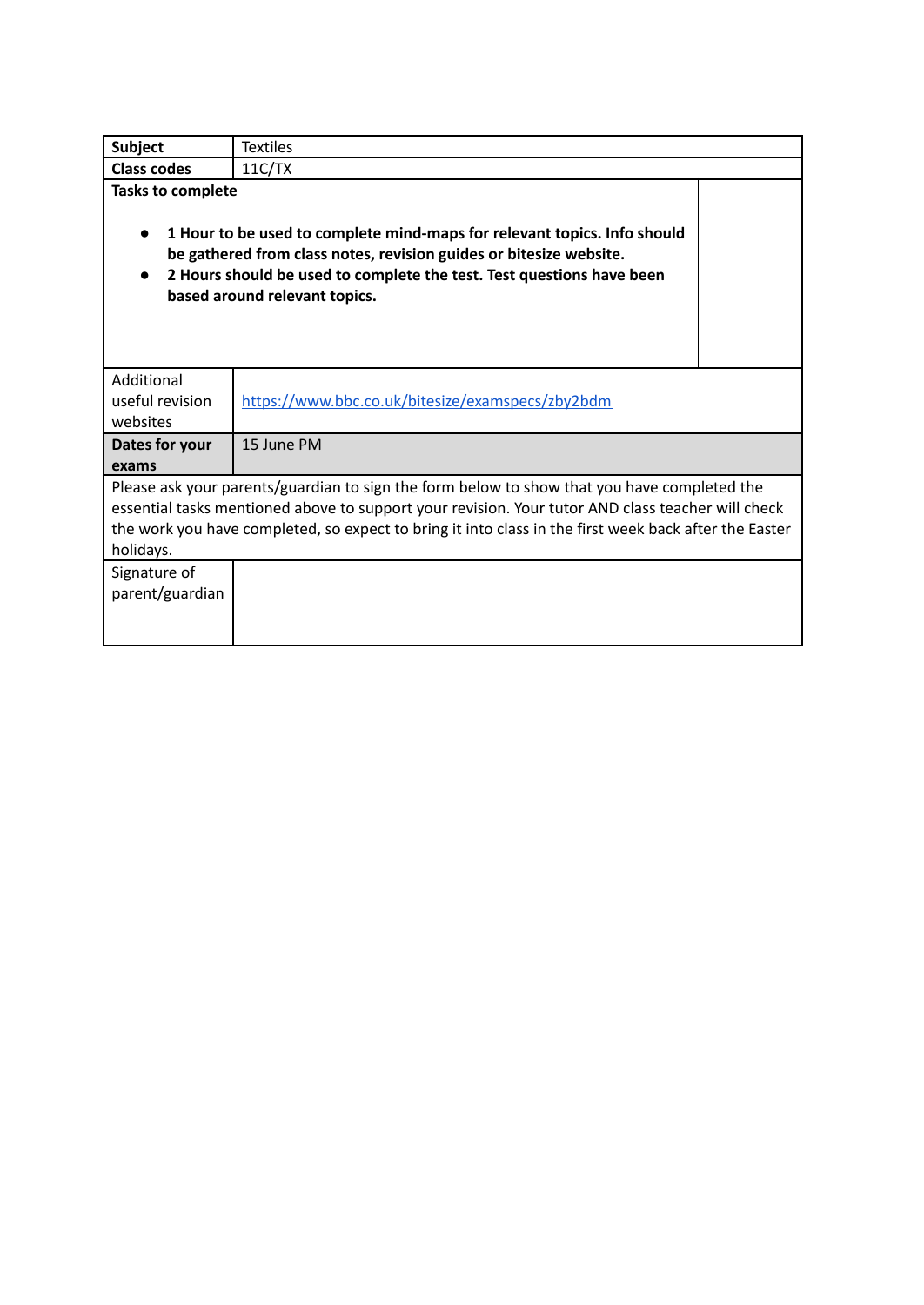| <b>Subject</b>                                                                                                                                                                                                                                                                                                                                            | <b>Cambridge National Sports Science</b> |                            |
|-----------------------------------------------------------------------------------------------------------------------------------------------------------------------------------------------------------------------------------------------------------------------------------------------------------------------------------------------------------|------------------------------------------|----------------------------|
| <b>Class codes</b>                                                                                                                                                                                                                                                                                                                                        | 11A/SR                                   |                            |
| <b>Tasks to complete</b>                                                                                                                                                                                                                                                                                                                                  |                                          | <b>Time to</b><br>complete |
| Using the Everlearner programme complete the following:                                                                                                                                                                                                                                                                                                   |                                          | task                       |
| 3 checkpoints from the below:<br>$1_{-}$                                                                                                                                                                                                                                                                                                                  |                                          |                            |
|                                                                                                                                                                                                                                                                                                                                                           | a. Checkpoint 1 (11 mins 15)             | Checkpoints                |
| b.                                                                                                                                                                                                                                                                                                                                                        | Checkpoint 2 (18 mins 45)                | 1 hr 18 mins               |
| $\mathsf{C}$ .                                                                                                                                                                                                                                                                                                                                            | Checkpoint 3 (22 mins)                   |                            |
| d.                                                                                                                                                                                                                                                                                                                                                        | Checkpoint 4 (11 mins 15)                | <b>Tests</b>               |
| e.                                                                                                                                                                                                                                                                                                                                                        | Checkpoint 5 (15 mins)                   | 30 mins                    |
| 2.                                                                                                                                                                                                                                                                                                                                                        | Complete the 2 tests (30 mins total)     |                            |
| These are already set up on Everlearner for you.<br>Click on the bell at the top of the web page to go to the above<br>During the checkpoints you can refer to the videos and your notes to help you<br>Additional<br>Everlearner - https://theeverlearner.com/                                                                                           |                                          |                            |
| useful revision<br>websites                                                                                                                                                                                                                                                                                                                               |                                          |                            |
| Dates for your<br>exams                                                                                                                                                                                                                                                                                                                                   | 24th May pm - 1hr                        |                            |
| Please ask your parents/guardian to sign the form below to show that you have completed the<br>essential tasks mentioned above to support your revision. Your tutor AND class teacher will check<br>the work you have completed, so expect to bring it into class in the first week back after the Easter<br>holidays.<br>Signature of<br>parent/guardian |                                          |                            |